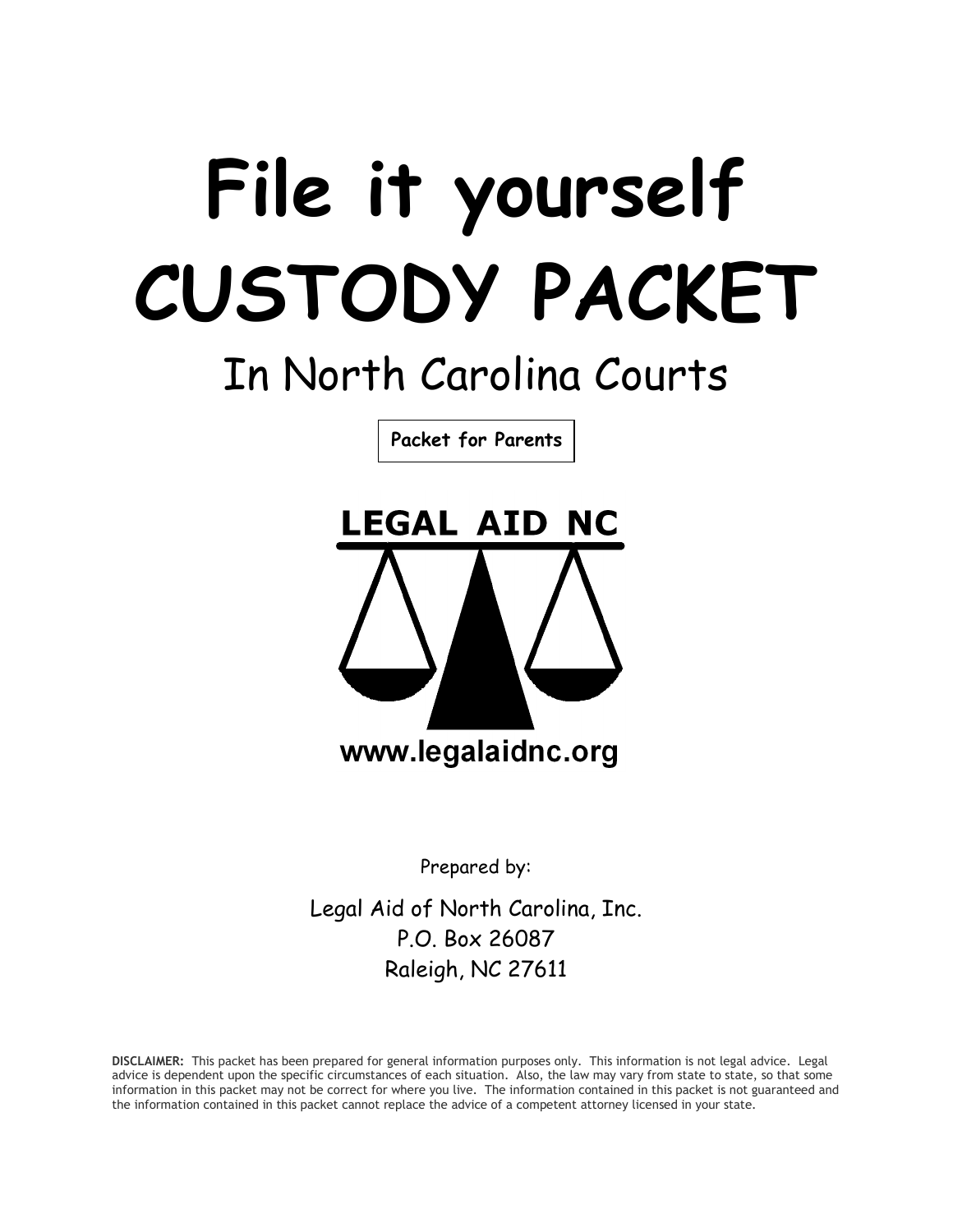

# These materials are not for everyone!

# CONSULT WITH AN ATTORNEY IF ONE OF THESE SITUATIONS **APPLIES TO YOU:**

- $\Rightarrow$  The children have lived in North Carolina less than 6 months; OR
- $\Rightarrow$  One parent or a child lives outside North Carolina; OR
- $\Rightarrow$  There has been another custody case involving these children; OR
- $\Rightarrow$  There has been a Juvenile Court case involving these children; OR
- $\Rightarrow$  DSS Child Protective Services has placed these children with someone else: OR
- $\Rightarrow$  The children live with someone who is not their parent; OR
- $\Rightarrow$  One parent is in the military.

If you or the children are victims of domestic violence, contact your nearest Legal Aid office or the Legal Aid HelpLine at 1-866-219-5262.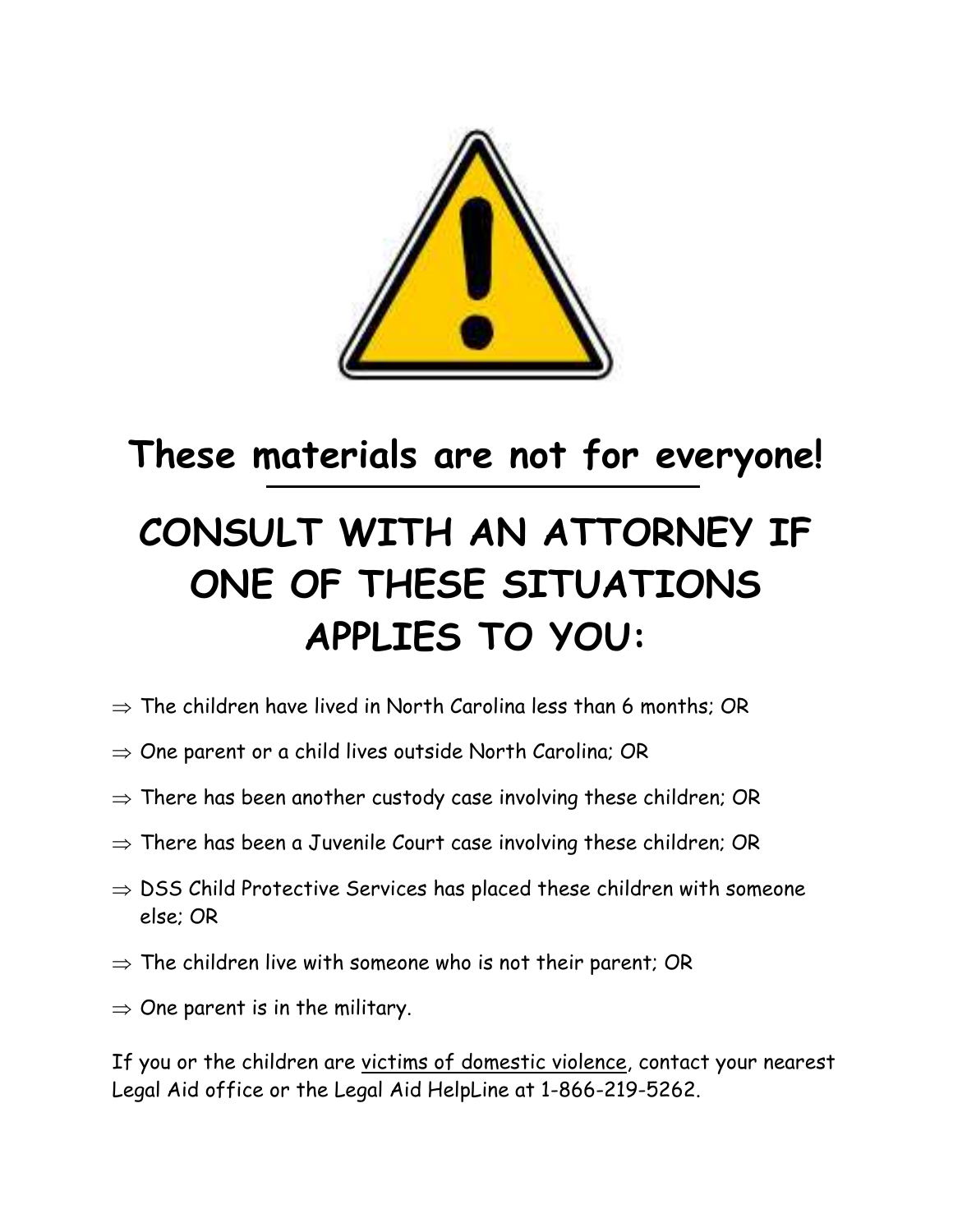# TABLE OF CONTENTS

# "File it yourself Custody Packet in North Carolina Courts" (for Parents)

- Custody Law and Definitions  $\mathbf{I}$
- Where do I file a Custody or Visitation Action? II.
- Complaint III. Forms:
	- · Civil Summons
	- · Petition to Sue/Appeal/File Motions as an Indigent
- Instructions for Filing your Custody/Visitation Papers IV.
- Instructions for "serving" the defendant, and form  $V_{\cdot}$ ("Affidavit of Return of Service by Certified Mail")
- VI. Defendant's Answer and Counterclaim
- VII. Mediation

Conclusion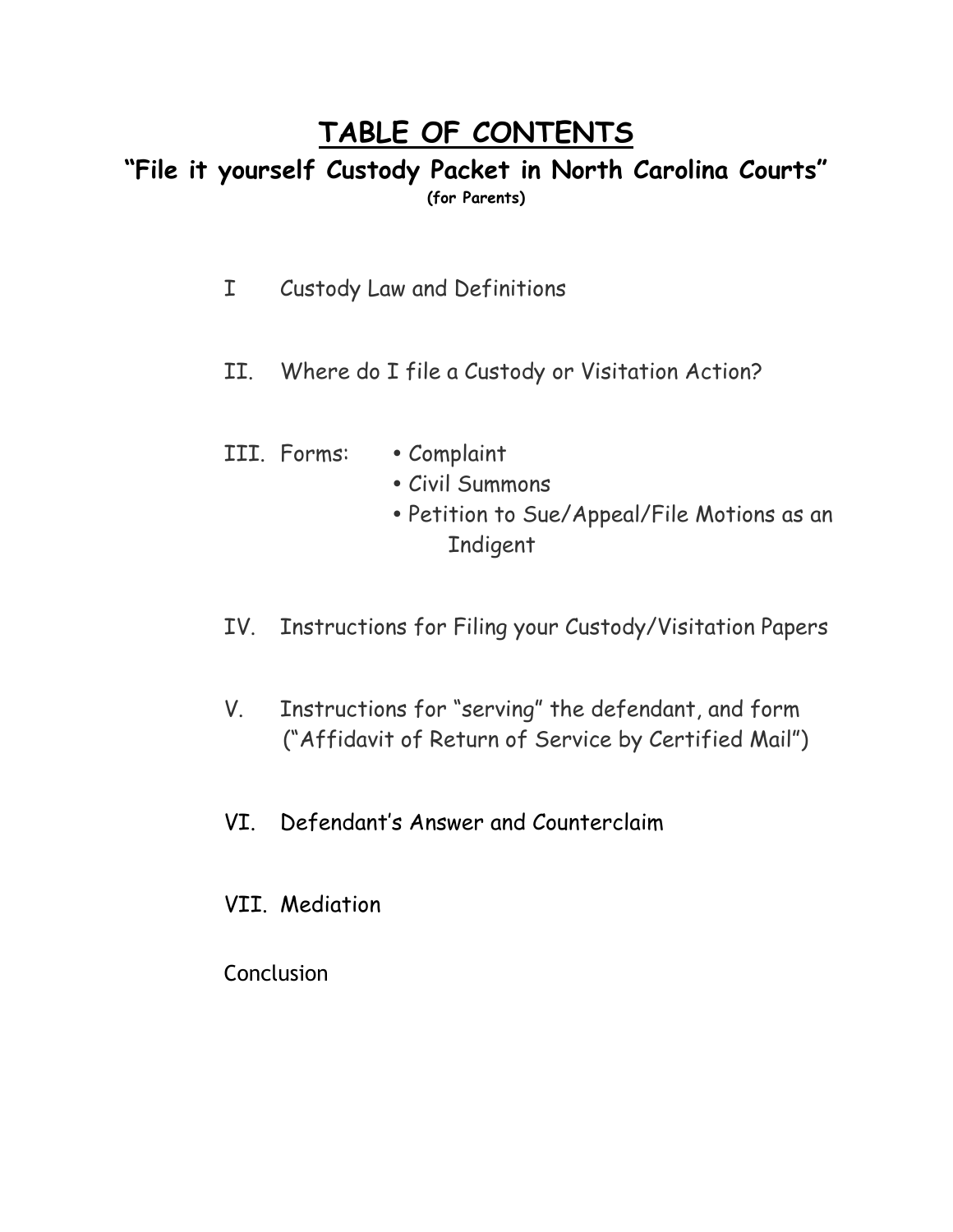# I. Custody Law and Definitions

In North Carolina, the law gives judges in the district courts the right to decide who has custody of minor children. Once a custody case is filed, the Judge has the power to make the decision about where the child lives and who will get to make decisions for the child.

The Judge, in trying to figure out who should have custody and/or any visitation, will try to decide what is in the "best interest of the child."

The Judge will look at all the information affecting the child's life to make certain his/her decision is based on the best interest of the child. It is important that you raise all facts that will assist the Judge in making his/her decision.

There are two main types of custody: "Legal Custody" and "Physical Custody"

# What is "Legal Custody"?

The parent(s) or person(s) who make the major decisions in the child's life, (such as decisions about health/healthcare, education, and religious upbringing) have "legal custody." The child does not have to live with the parent or person who has legal custody. The Judge may give legal custody to two people jointly ("Joint Legal Custody"), or one person may be given the primary responsibility to make major decisions for the child ("Primary Legal Custody").

# What is "Physical Custody"?

The parent or person who has actual, physical care of the child has "physical custody." Again, the Judge may give physical custody to two people jointly ("Joint Physical Custody"). The people with joint physical custody are allowed to share time with the child so that each one has regular contact with the child. This does not mean that the child must live half the time with one parent and the other half with the other parent. The Court decides how much time the child spends with each parent.

Instead of joint physical custody, the Judge may give one person "Primary Physical Custody". In this situation, one parent or person has the child in his or her care for a large majority of time. Another parent or relative may still have regular contact and overnight visitation with the child.

It is possible for the Court to order "joint legal and physical custody," so that both parents have equal decision-making power and share physical custody, if one parent asks for it and the Court decides that it is in the best interest of the child.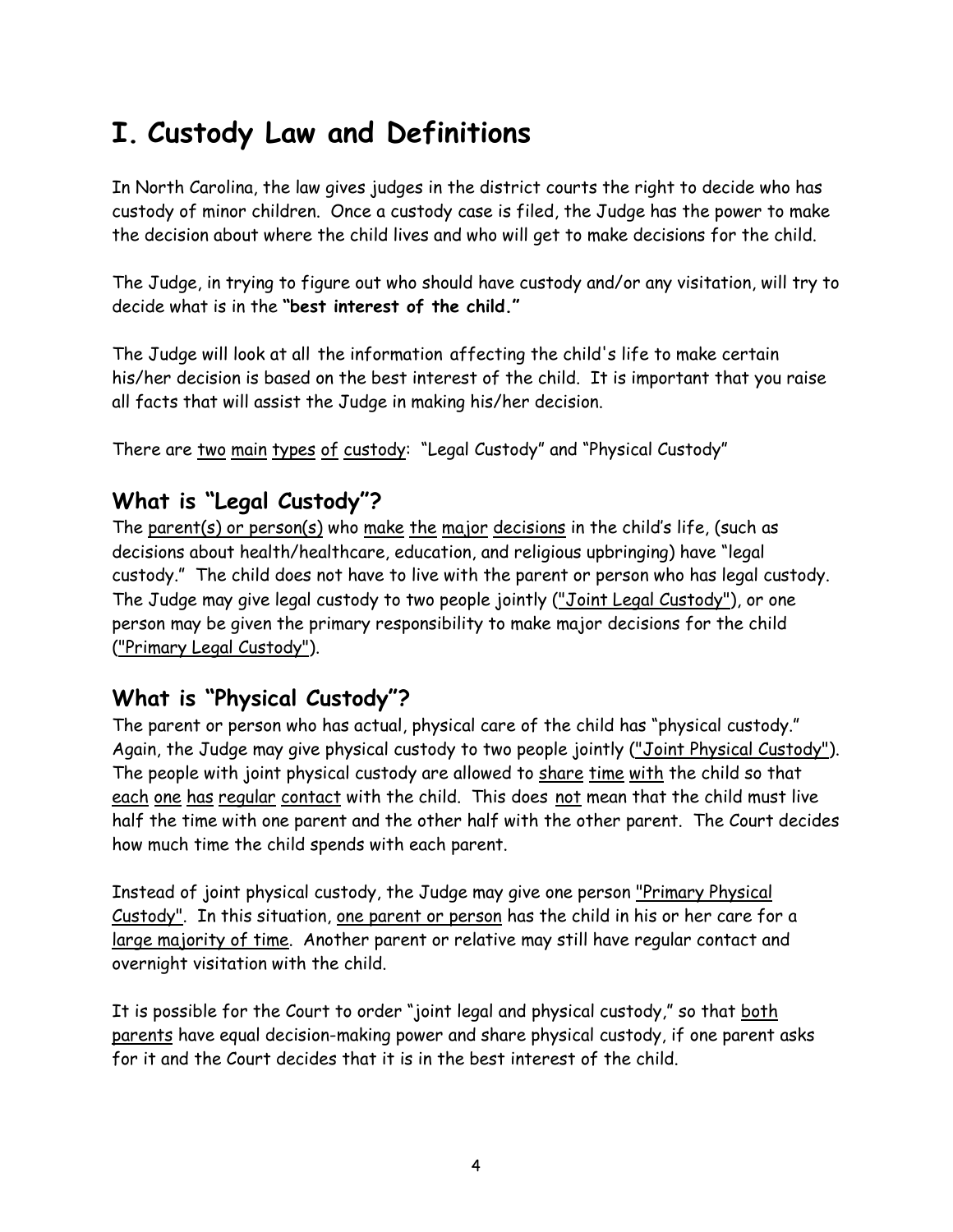# **What is "Visitation?"**

"Visitation" is the time that a person who does not have primary physical custody spends with the child. During the custody proceedings the Judge will attempt to set a visitation schedule that is in the "best interest of the child." The amount and type of visitation granted by the court depends on things such as the living arrangements of the person asking for visitation, the ages of the children, how far apart the parents live, the desires of older children, and whether there has been domestic violence or child abuse. Visitation schedules may include: overnights during the week, weekend visits, telephone calls, sharing of holidays, and school vacations. You cannot deny visitation just because the other parent does not pay child support.

# Who is the "Plaintiff"?

The "Plaintiff" is the person filing for custody. If you are starting this custody case, you are the plaintiff. You will remain the plaintiff, regardless of whether the opposing party files additional documents.

# Who is the "Defendant"?

The "Defendant" is the person (or persons) you are suing for custody. That person may be a parent or grandparent. If you are a non-parent, you MUST include the biological parents, if living, as defendants. The person you sue will remain the defendant, regardless of whether you file additional documents.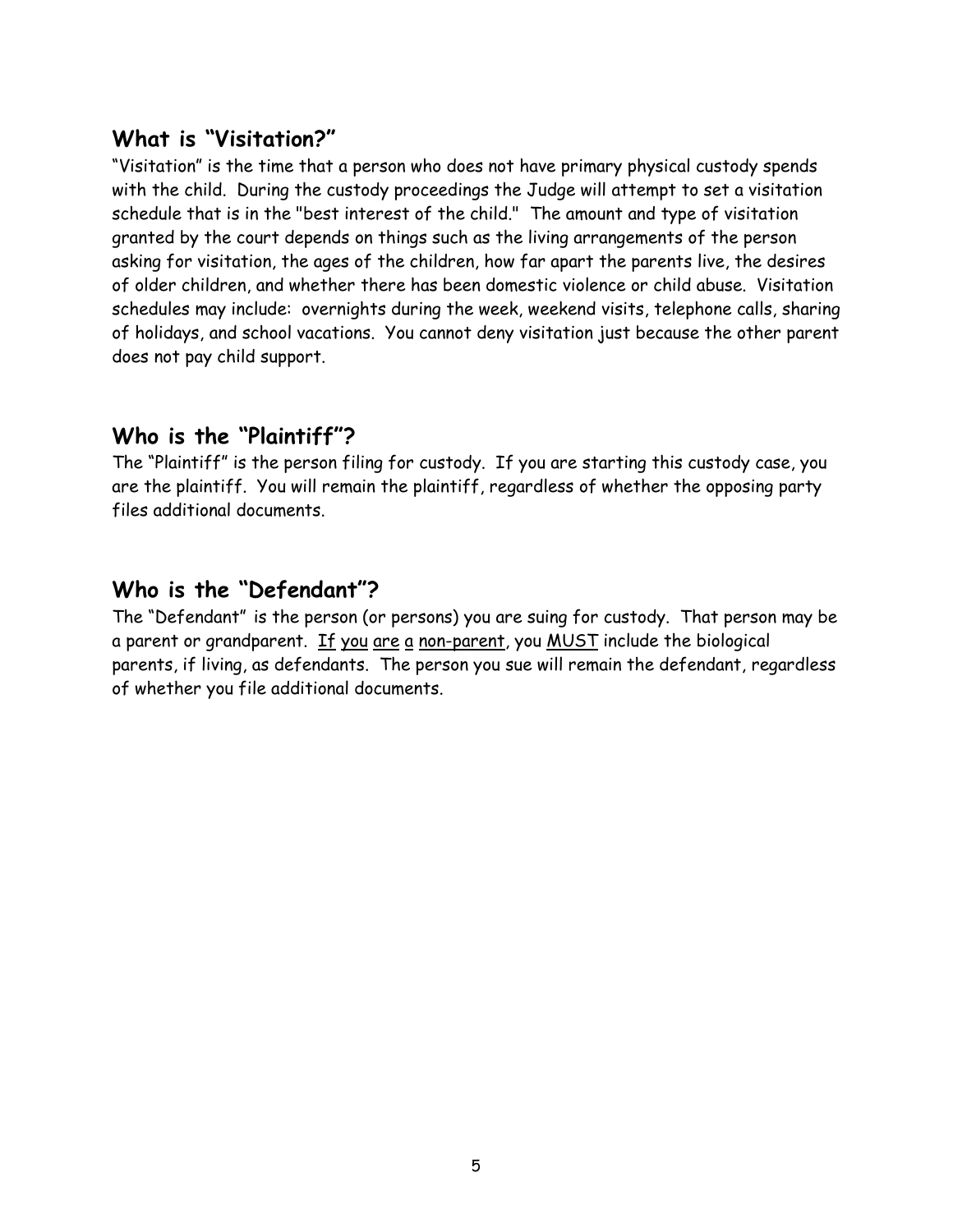# II. Where do I file a Custody or Visitation Action?

Some of the most important questions you must ask as you plan to file for custody or visitation are: Where should my case be filed? In what state? In what county? These are important questions because if you do not file in the right place, the Judge might refuse to hear the case.

Questions you must consider include:

#### 1. Are there any other cases already filed?

In order to decide where to file, the first question to ask is has there ever been a custody case in court about the child? If yes, then you should try to get a copy of the custody papers and have them reviewed by an attorney before you file a new case. Most of the time, you will have to file requests to change prior custody orders in the same place that the case was first started.

#### 2. Can I file my custody case in North Carolina?

If there has never been any type of court case about the child, then to figure out if you can file the action in North Carolina you must know where this child has lived the past six months. The general rule is that the child must have lived in North Carolina for six months for the case to be properly heard in North Carolina. Then North Carolina is the "home state" of the child. If the child is less than six months old, then you can file here if the child is currently here or has been here the majority of his or her life.

It is important to remember that the judges only look at where the child has lived, NOT where the parents or other guardians have lived.

#### 3. In what county should I file?

Most of the time, you should file the action in the county where the child is living. You can also file it in the county where you live or where a parent lives.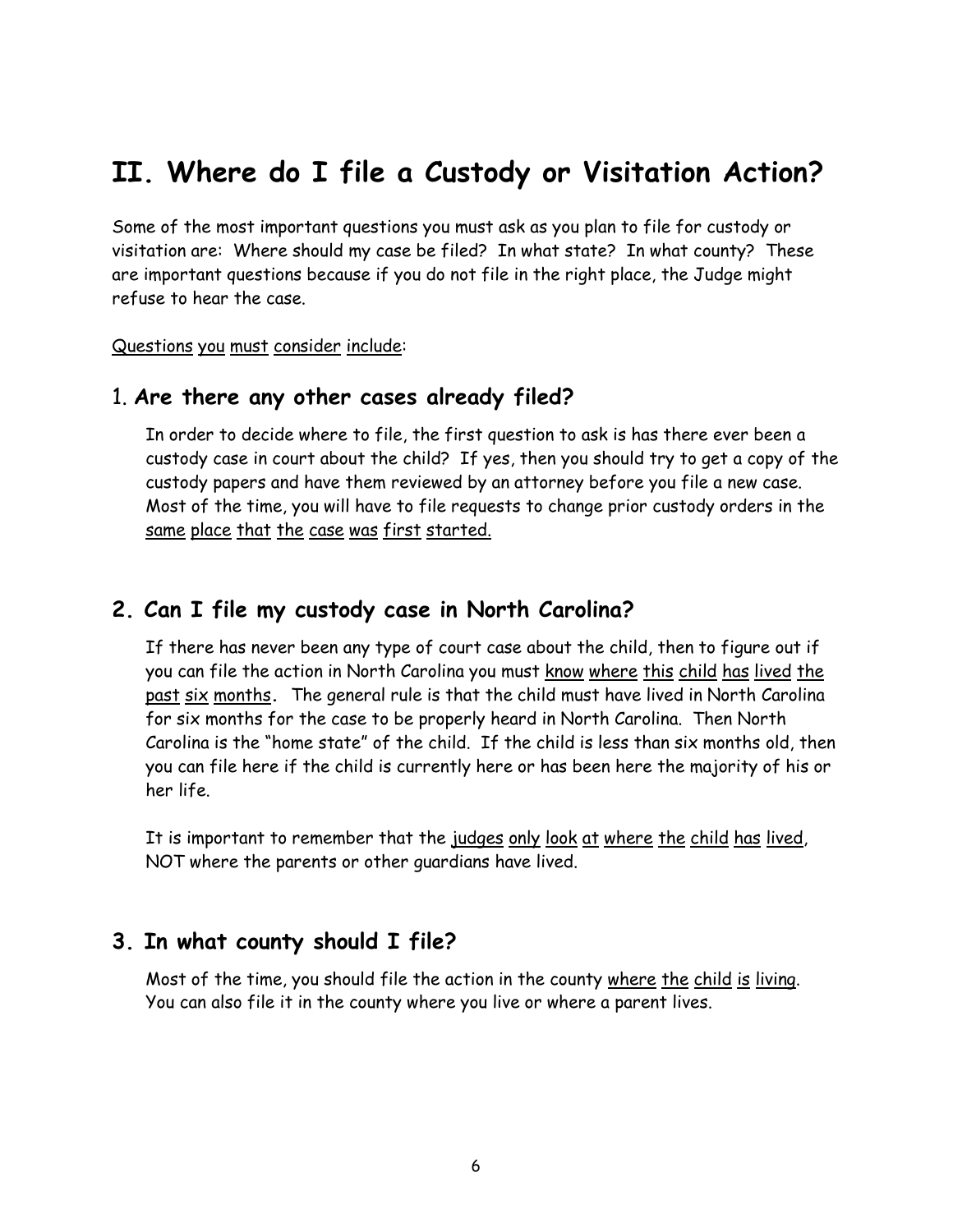# III. Forms

- Complaint (form) 4 pages, including "Verification"
- · Civil Summons (form) 2 pages, from Administrative Office of the Court
- · Petition to Sue/Appeal/File Motions as an Indigent (form) 2 pages, from Administrative Office of the Court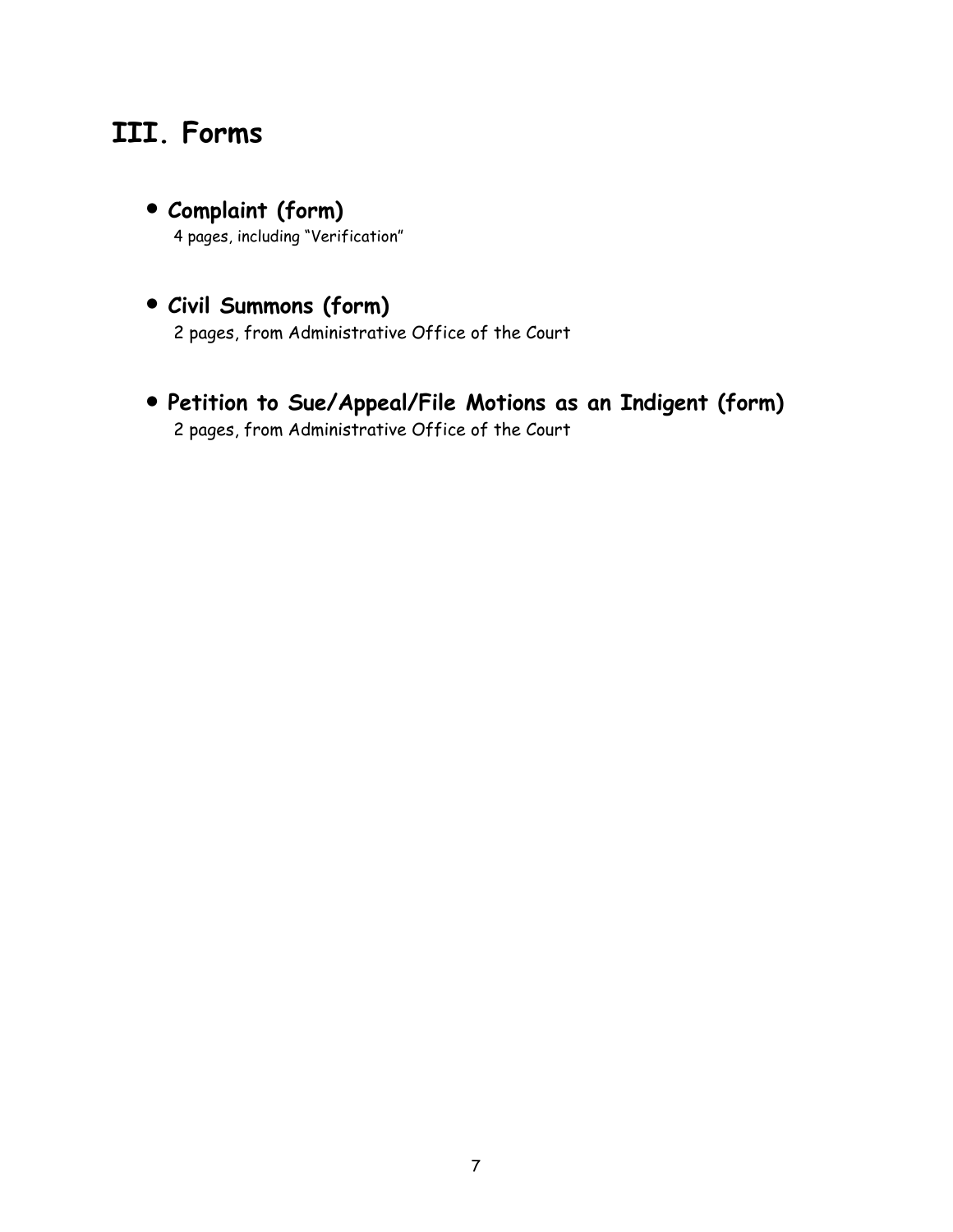(This page intentionally left blank)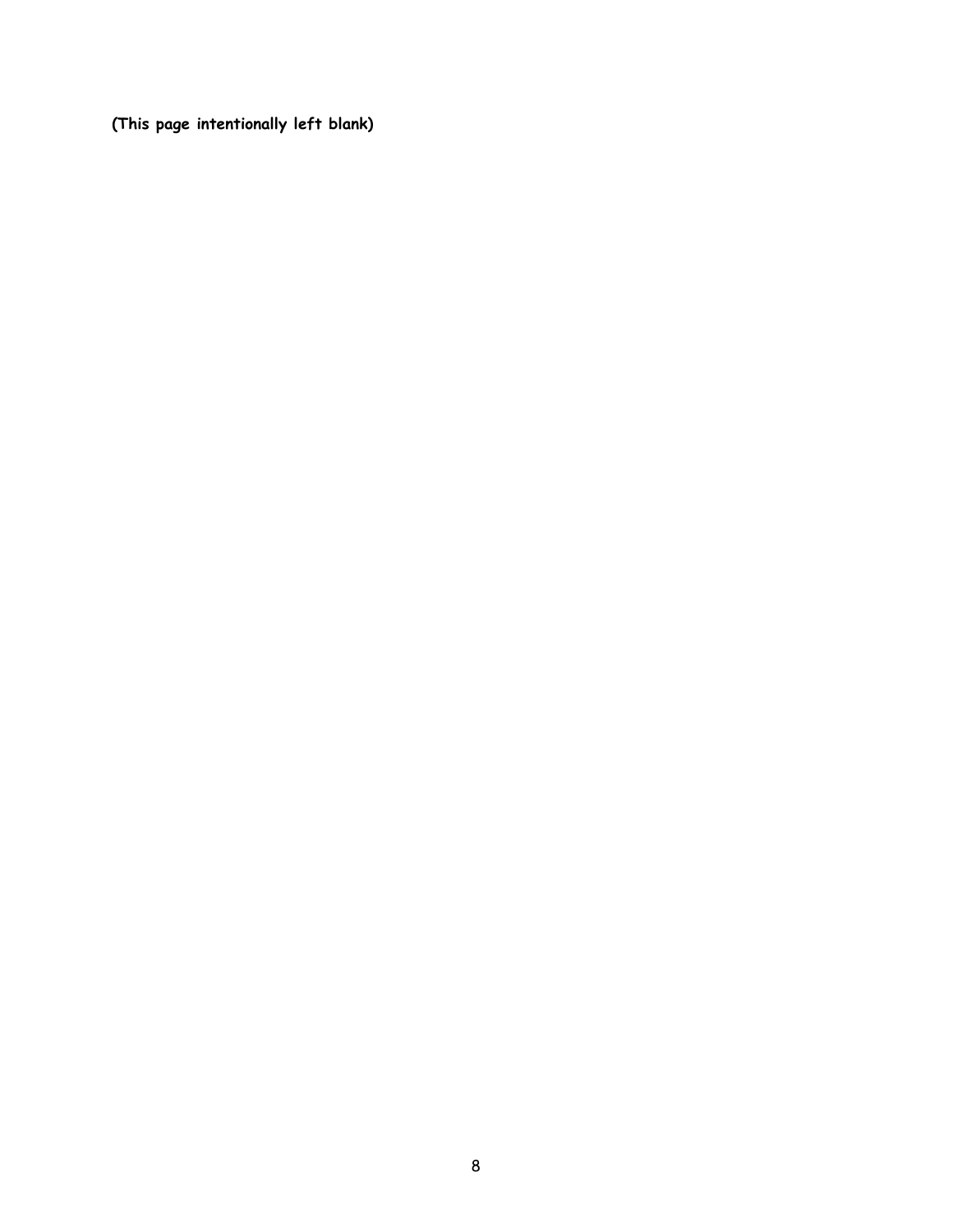| <b>STATE OF NORTH CAROLINA</b><br>County of $\sqrt{2}$                                                                | In the General Court of Justice<br><b>District Court Division</b>     |
|-----------------------------------------------------------------------------------------------------------------------|-----------------------------------------------------------------------|
| Name of Plaintiff<br>$\nu$ .                                                                                          | <b>COMPLAINT FOR CUSTODY</b><br><b>VISITATION</b><br>[COMP CUST/VIST] |
| Name of Defendant<br>NOW COMES THE PLAINTIFF, complaining of the Defendant, and alleges and says:                     |                                                                       |
|                                                                                                                       |                                                                       |
|                                                                                                                       |                                                                       |
| 3. The parties (check one)<br>are married but living separate and apart.<br>are divorced.<br>have never been married. |                                                                       |
|                                                                                                                       |                                                                       |

#### 5. **FIRST CHILD**. During the past five (5) years the minor child, **\_\_\_\_\_\_\_\_\_\_\_\_\_\_\_\_\_\_\_\_\_\_\_\_\_\_\_\_\_\_\_\_\_\_\_\_**, born on **\_\_\_\_\_\_\_\_\_\_\_\_\_\_\_\_\_\_\_\_\_\_\_** has lived as follows:

| <b>Period Of Residence</b><br><b>Dates</b> |           |                |                                            |                                  |  |
|--------------------------------------------|-----------|----------------|--------------------------------------------|----------------------------------|--|
|                                            |           | <b>Address</b> | <b>Name of Person</b><br><b>Lived With</b> | <b>Present Address Of Person</b> |  |
| From                                       | <b>To</b> |                |                                            |                                  |  |
|                                            | Present   |                |                                            |                                  |  |
|                                            |           |                |                                            |                                  |  |
|                                            |           |                |                                            |                                  |  |
|                                            |           |                |                                            |                                  |  |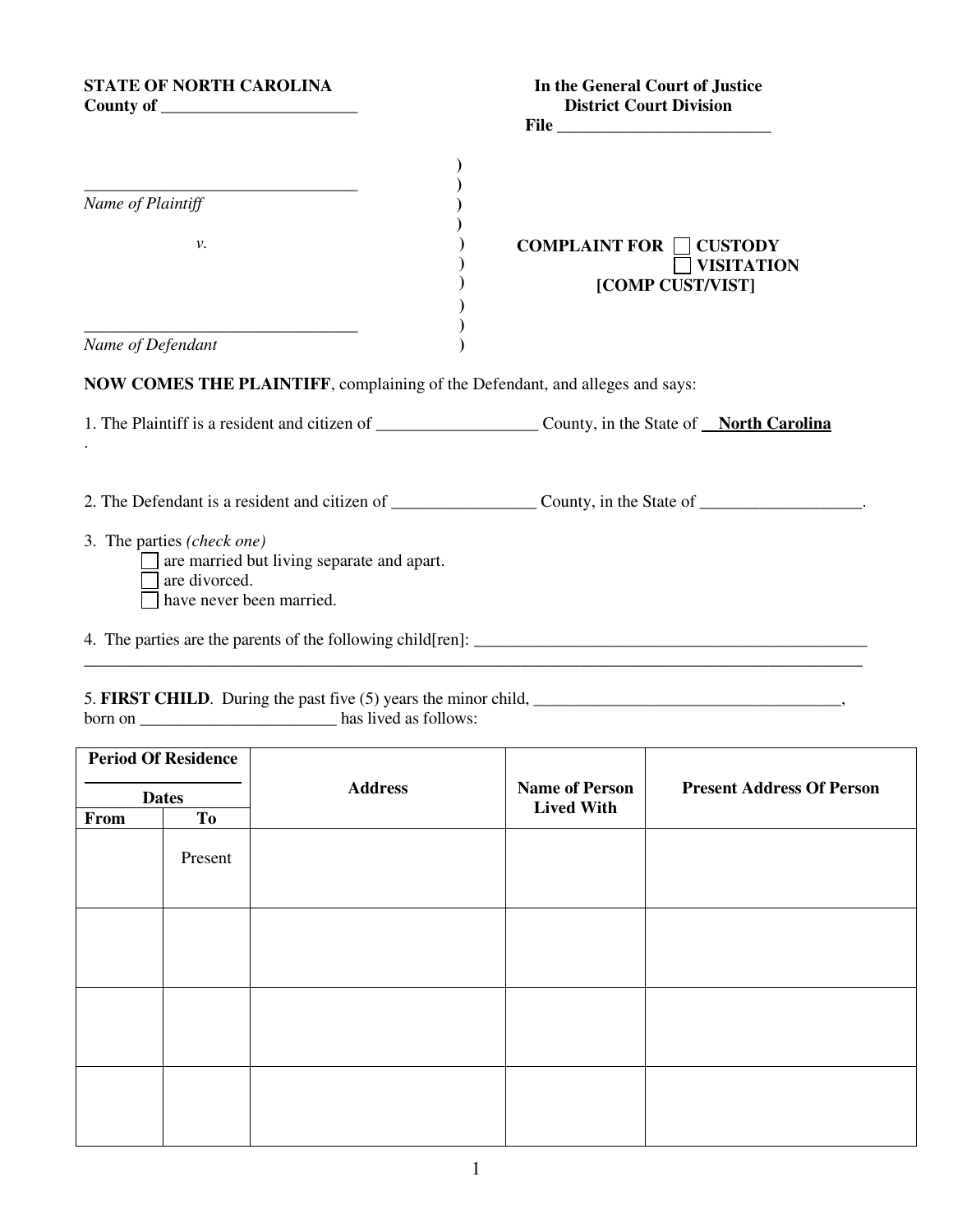#### (*Check ONLY those that apply*)

 $\Box$  I have participated in litigation concerning the custody of the above named child.

| Name of Court                                                                  | <b>Case Number</b> | Date of Decision                                                                                                       |  |
|--------------------------------------------------------------------------------|--------------------|------------------------------------------------------------------------------------------------------------------------|--|
|                                                                                |                    | $\Box$ I have information of a lawsuit concerning the above named child in a court in North Carolina or another state. |  |
| Name of Court                                                                  | Case Number        | Nature of Proceeding                                                                                                   |  |
| Rights with respect to the above named child.<br>Name and Address of Person(s) |                    | I know of a person as listed below, who has $\Box$ Physical Custody $\Box$ Claimed Custody $\Box$ Claimed Visitation   |  |
|                                                                                |                    |                                                                                                                        |  |
| (Use only if another child. Use additional pages as necessary.)                |                    |                                                                                                                        |  |
| <b>SECOND CHILD.</b> During the past five (5) years the minor child,           |                    | $_{\bullet}$ born                                                                                                      |  |

on **\_\_\_\_\_\_\_\_\_\_\_\_\_\_\_\_\_\_\_\_\_\_\_** has lived as follows:

| <b>Period Of Residence</b><br><b>Dates</b> |                | <b>Address</b> | Name of<br><b>Person Lived</b> | <b>Present Address Of Person</b> |  |
|--------------------------------------------|----------------|----------------|--------------------------------|----------------------------------|--|
| From                                       | T <sub>o</sub> |                | With                           |                                  |  |
|                                            | Present        |                |                                |                                  |  |
|                                            |                |                |                                |                                  |  |
|                                            |                |                |                                |                                  |  |
|                                            |                |                |                                |                                  |  |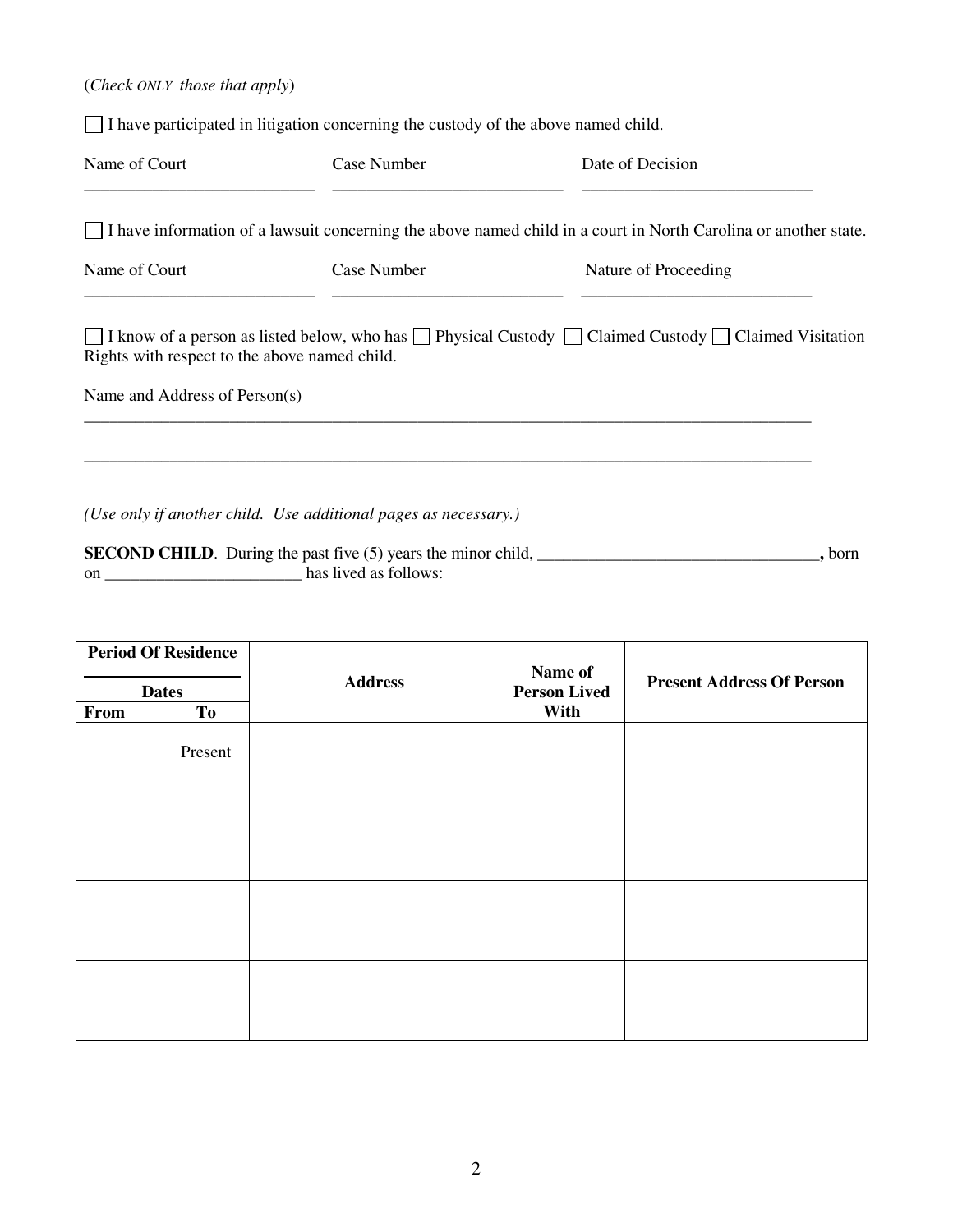#### (*Check ONLY those that apply*)

 $\Box$  I have participated in litigation concerning the custody of the above named child.

|    | Name of Court                                                   | Case Number                                                                                                                                                        | Date of Decision                                                                                                  |
|----|-----------------------------------------------------------------|--------------------------------------------------------------------------------------------------------------------------------------------------------------------|-------------------------------------------------------------------------------------------------------------------|
|    |                                                                 | I have information of a lawsuit concerning the above named child in a court in North Carolina or another state.                                                    |                                                                                                                   |
|    | Name of Court                                                   | Case Number                                                                                                                                                        | Nature of Proceeding                                                                                              |
|    | Rights with respect to the above named child.                   | I know of a person as listed below, who has $\Box$ Physical Custody $\Box$ Claimed Custody $\Box$ Claimed Visitation                                               |                                                                                                                   |
|    | Name and Address of Person(s)                                   |                                                                                                                                                                    |                                                                                                                   |
|    |                                                                 |                                                                                                                                                                    |                                                                                                                   |
|    |                                                                 |                                                                                                                                                                    |                                                                                                                   |
|    | that the Plaintiff be awarded $\Box$ custody $\Box$ visitation. | 6. The Plaintiff is a fit and proper person to have custody of the child[ren]. It is in the child[ren]'s best interest                                             |                                                                                                                   |
|    |                                                                 | 7. The parties have been unable to agree on a custody and visitation schedule with the child[ren].                                                                 |                                                                                                                   |
|    |                                                                 | 8. This Court has jurisdiction to hear this custody case because (check one):                                                                                      |                                                                                                                   |
|    |                                                                 | The child [ren] has/have lived in North Carolina for the past six months.                                                                                          |                                                                                                                   |
|    |                                                                 | The child [ren] is/are less than six months old and has/have lived in North Carolina since the<br>child [ren]'s birth or for a majority of the child (ren)'s life. |                                                                                                                   |
|    |                                                                 |                                                                                                                                                                    |                                                                                                                   |
|    |                                                                 | WHEREFORE, THE PLAINTIFF PRAYS OF THE COURT:                                                                                                                       |                                                                                                                   |
| 1. | of the child[ren] listed above.                                 |                                                                                                                                                                    | For an Order giving Plaintiff $\Box$ temporary and permanent custody or $\Box$ temporary and permanent visitation |
| 2. |                                                                 | For such other relief as may be proper, just and lawful.                                                                                                           |                                                                                                                   |
|    | Respectfully submitted;                                         |                                                                                                                                                                    |                                                                                                                   |
|    | This, the $\_\_\_\_$ day of $\_\_\_\_\_\_\_$ , 20 $\_\_\_\_\$ . |                                                                                                                                                                    |                                                                                                                   |

*Signature of Plaintiff* 

*\_\_\_\_\_\_\_\_\_\_\_\_\_\_\_\_\_\_\_\_\_\_\_\_\_\_\_\_\_\_\_\_\_\_\_* 

*\_\_\_\_\_\_\_\_\_\_\_\_\_\_\_\_\_\_\_\_\_\_\_\_\_\_\_\_\_\_\_\_\_\_\_* 

*Mailing Address of Plaintiff* 

*\_\_\_\_\_\_\_\_\_\_\_\_\_\_\_\_\_\_\_\_\_\_\_\_\_\_\_\_\_\_* 

\_\_\_\_\_\_\_\_\_\_\_\_\_\_\_\_\_\_\_\_\_\_\_\_\_\_\_\_\_\_

*Telephone Number*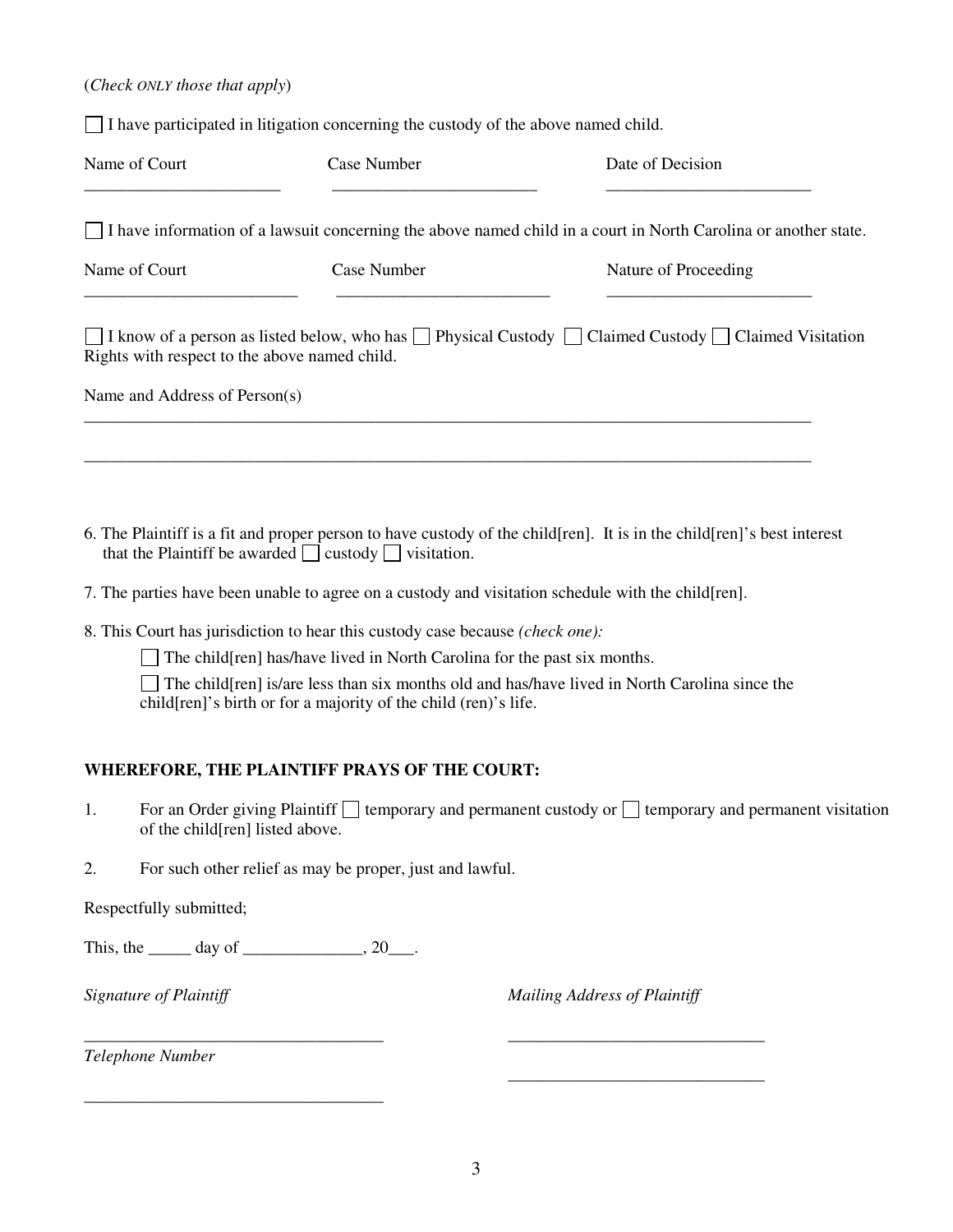STATE OF NORTH CAROLINA

\_\_\_\_\_\_\_\_\_\_\_\_\_\_\_\_\_ COUNTY

#### **VERIFICATION**

\_\_\_\_\_\_\_\_\_\_\_\_\_\_\_\_\_\_\_\_\_\_\_, being first duly sworn, deposes and says:

That (s)he is the Plaintiff in the foregoing action and that (s)he has read the contents of the foregoing

Complaint and know the contents thereof, and that they are true to his/her own knowledge, except as to those

matters alleged upon information and belief, and as to those matters, (s)he believes them to be true.

This is the  $\_\_\_\_\$  day  $\_\_\_\_\_\_\$ , 20 $\_\_\_\$ .

 $\frac{1}{2}$  , and the set of the set of the set of the set of the set of the set of the set of the set of the set of the set of the set of the set of the set of the set of the set of the set of the set of the set of the set

Signature of Plaintiff

\_\_\_\_\_\_\_\_\_\_\_\_\_\_\_\_\_\_ County, North Carolina

Sworn to (or affirmed) and ascribed before me, this date by \_\_\_\_\_\_\_\_\_\_\_\_\_\_\_\_\_\_\_\_\_\_\_\_\_\_\_

Date: \_\_\_\_\_\_\_\_\_\_\_\_\_

(Official Seal) \_\_\_\_\_\_\_\_\_\_\_\_\_\_\_\_\_\_\_\_\_\_\_\_\_\_\_\_\_\_\_\_\_\_\_\_\_

Official Signature of Notary

\_\_\_\_\_, Notary Public

Notary's Printed or typed name

My commission expires: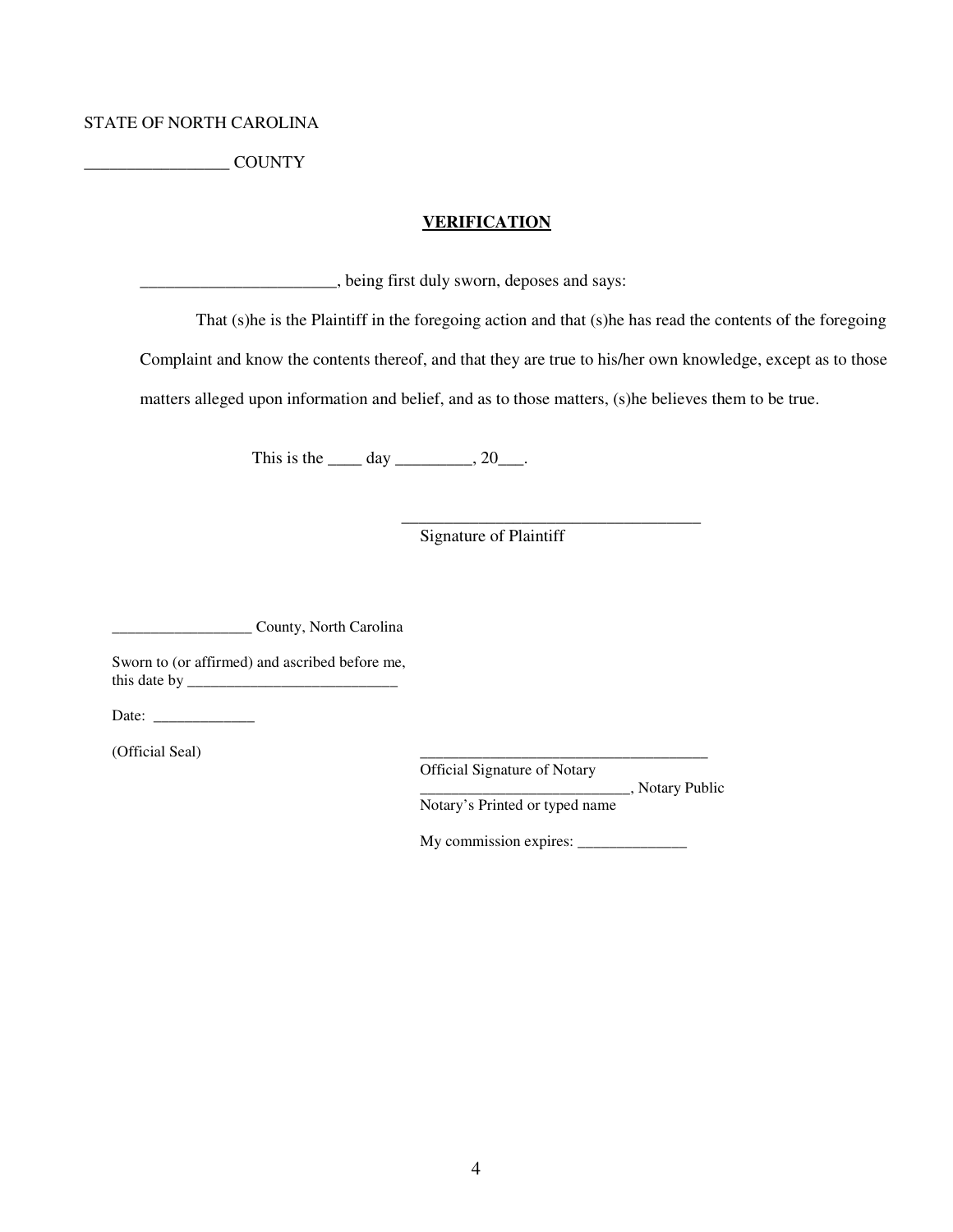| <b>STATE OF NORTH CAROLINA</b>                                                                                                                                                                                                                                                           | File No.                                                                                                                                 |
|------------------------------------------------------------------------------------------------------------------------------------------------------------------------------------------------------------------------------------------------------------------------------------------|------------------------------------------------------------------------------------------------------------------------------------------|
| County                                                                                                                                                                                                                                                                                   | In the General Court Of Justice<br>$\boxtimes$ District<br><b>Superior Court Division</b><br>$\perp$                                     |
| Name Of Plaintiff                                                                                                                                                                                                                                                                        |                                                                                                                                          |
| Address                                                                                                                                                                                                                                                                                  | <b>CIVIL SUMMONS</b>                                                                                                                     |
| City, State, Zip                                                                                                                                                                                                                                                                         | ALIAS AND PLURIES SUMMONS (ASSESS FEE)                                                                                                   |
| <b>VERSUS</b>                                                                                                                                                                                                                                                                            | G.S. 1A-1, Rules 3,4                                                                                                                     |
| Name Of Defendant(s)                                                                                                                                                                                                                                                                     | Date Original Summons Issued                                                                                                             |
|                                                                                                                                                                                                                                                                                          | Date(s) Subsequent Summons(es) Issued                                                                                                    |
| To Each Of the Defendant(s) Named Below:                                                                                                                                                                                                                                                 |                                                                                                                                          |
| Name And Address Of Defendant 1                                                                                                                                                                                                                                                          | Name And Address Of Defendant 2                                                                                                          |
|                                                                                                                                                                                                                                                                                          |                                                                                                                                          |
|                                                                                                                                                                                                                                                                                          |                                                                                                                                          |
| A Civil Action Has Been Commenced Against You!                                                                                                                                                                                                                                           |                                                                                                                                          |
| You are notified to appear and answer the complaint of the plaintiff as follows:                                                                                                                                                                                                         |                                                                                                                                          |
| 1. Serve a copy of your written answer to the complaint upon the plaintiff or plaintiff's attorney within thirty (30) days after<br>you have been served. You may serve your answer by delivering a copy to the plaintiff or by mailing it to the plaintiff's<br>last known address, and |                                                                                                                                          |
| 2. File the original of the written answer with the Clerk of Superior Court of the county named above.                                                                                                                                                                                   |                                                                                                                                          |
| If you fail to answer the complaint, the plaintiff will apply to the Court for the relief demanded in the complaint.                                                                                                                                                                     |                                                                                                                                          |
| Name And Address Of Plaintiff's Attorney (If None, Address Of Plaintiff)                                                                                                                                                                                                                 | Date Issued<br>Time<br>AM                                                                                                                |
|                                                                                                                                                                                                                                                                                          | <b>PM</b><br>Signature                                                                                                                   |
|                                                                                                                                                                                                                                                                                          |                                                                                                                                          |
|                                                                                                                                                                                                                                                                                          | Deputy CSC<br>Assistant CSC<br><b>Clerk Of Superior Court</b>                                                                            |
|                                                                                                                                                                                                                                                                                          | Date Of Endorsement<br>Time<br>AM                                                                                                        |
| <b>ENDORSEMENT (ASSESS FEE)</b><br>This Summons was originally issued on the date                                                                                                                                                                                                        | <b>PM</b><br>Signature                                                                                                                   |
| indicated above and returned not served. At the request<br>of the plaintiff, the time within which this Summons must                                                                                                                                                                     |                                                                                                                                          |
| be served is extended sixty (60) days.                                                                                                                                                                                                                                                   | Deputy CSC<br><b>Assistant CSC</b><br><b>Clerk Of Superior Court</b>                                                                     |
|                                                                                                                                                                                                                                                                                          |                                                                                                                                          |
|                                                                                                                                                                                                                                                                                          |                                                                                                                                          |
|                                                                                                                                                                                                                                                                                          |                                                                                                                                          |
|                                                                                                                                                                                                                                                                                          | NOTE TO PARTIES: Many counties have MANDATORY ARBITRATION programs in which most cases where the amount in controversy is \$15,000 or    |
| so, what procedure is to be followed.                                                                                                                                                                                                                                                    | less are heard by an arbitrator before a trial. The parties will be notified if this case is assigned for mandatory arbitration, and, if |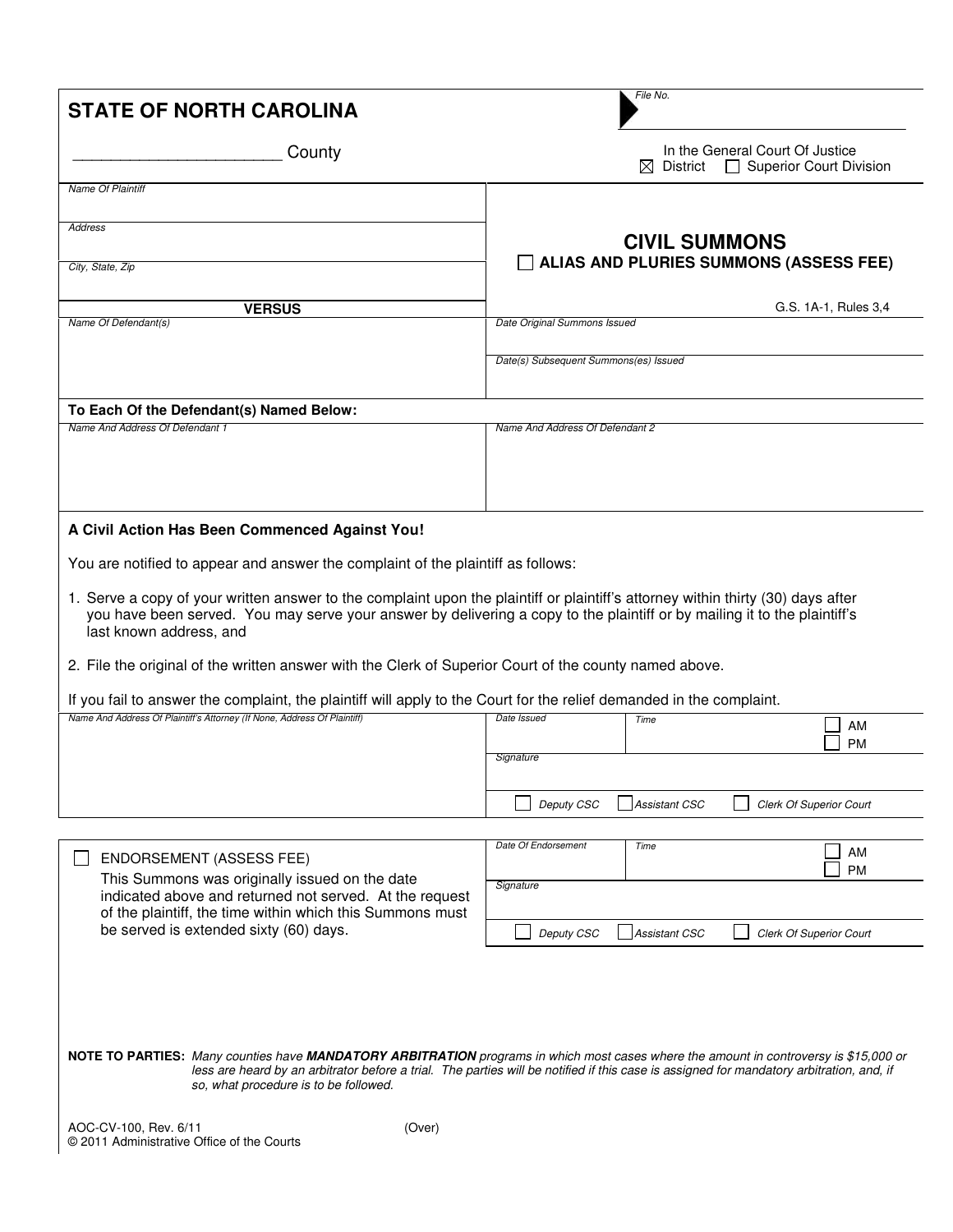|                                                                                                                                                                                                                                                                                                                                                                                                                                                         |                                                                                  |                 | <b>RETURN OF SERVICE</b>                  |                                                                                                                     |  |
|---------------------------------------------------------------------------------------------------------------------------------------------------------------------------------------------------------------------------------------------------------------------------------------------------------------------------------------------------------------------------------------------------------------------------------------------------------|----------------------------------------------------------------------------------|-----------------|-------------------------------------------|---------------------------------------------------------------------------------------------------------------------|--|
| I certify that this Summons and a copy of the complaint were received and served as follows:                                                                                                                                                                                                                                                                                                                                                            |                                                                                  |                 |                                           |                                                                                                                     |  |
|                                                                                                                                                                                                                                                                                                                                                                                                                                                         |                                                                                  |                 | <b>DEFENDANT1</b>                         |                                                                                                                     |  |
|                                                                                                                                                                                                                                                                                                                                                                                                                                                         | Name Of Defendant<br><b>Date Served</b><br><b>Time Served</b><br><b>PM</b><br>AM |                 |                                           |                                                                                                                     |  |
| By delivering to the defendant named above a copy of the summons and complaint.                                                                                                                                                                                                                                                                                                                                                                         |                                                                                  |                 |                                           |                                                                                                                     |  |
| above with a person of suitable age and discretion then residing therein.                                                                                                                                                                                                                                                                                                                                                                               |                                                                                  |                 |                                           | By leaving a copy of the summons and complaint at the dwelling house or usual place of abode of the defendant named |  |
| person named below.                                                                                                                                                                                                                                                                                                                                                                                                                                     |                                                                                  |                 |                                           | As the defendant is a corporation, service was effected by delivering a copy of the summons and complaint to the    |  |
| Name And Address Of Person With Whom Copies Left (if corporation, give title of person copies left with)                                                                                                                                                                                                                                                                                                                                                |                                                                                  |                 |                                           |                                                                                                                     |  |
| Other manner of service (specify)                                                                                                                                                                                                                                                                                                                                                                                                                       |                                                                                  |                 |                                           |                                                                                                                     |  |
| Defendant WAS NOT served for the following reason:                                                                                                                                                                                                                                                                                                                                                                                                      |                                                                                  |                 |                                           |                                                                                                                     |  |
|                                                                                                                                                                                                                                                                                                                                                                                                                                                         |                                                                                  |                 | <b>DEFENDANT 2</b>                        |                                                                                                                     |  |
| Date Served                                                                                                                                                                                                                                                                                                                                                                                                                                             | <b>Time Served</b>                                                               |                 | Name Of Defendant                         |                                                                                                                     |  |
|                                                                                                                                                                                                                                                                                                                                                                                                                                                         |                                                                                  | <b>PM</b><br>AM |                                           |                                                                                                                     |  |
| By leaving a copy of the summons and complaint at the dwelling house or usual place of abode of the defendant named<br>above with a person of suitable age and discretion then residing therein.<br>As the defendant is a corporation, service was effected by delivering a copy of the summons and complaint to the<br>person named below.<br>Name And Address Of Person With Whom Copies Left (if corporation, give title of person copies left with) |                                                                                  |                 |                                           |                                                                                                                     |  |
|                                                                                                                                                                                                                                                                                                                                                                                                                                                         |                                                                                  |                 |                                           |                                                                                                                     |  |
| Other manner of service (specify)                                                                                                                                                                                                                                                                                                                                                                                                                       |                                                                                  |                 |                                           |                                                                                                                     |  |
|                                                                                                                                                                                                                                                                                                                                                                                                                                                         | Defendant WAS NOT served for the following reason:                               |                 |                                           |                                                                                                                     |  |
| Service Fee Paid<br>\$                                                                                                                                                                                                                                                                                                                                                                                                                                  |                                                                                  |                 | Signature Of Deputy Sheriff Making Return |                                                                                                                     |  |
| Date Received                                                                                                                                                                                                                                                                                                                                                                                                                                           | Name Of Sheriff (Type Or Print)                                                  |                 |                                           |                                                                                                                     |  |
| <b>County Of Sheriff</b><br>Date Of Return                                                                                                                                                                                                                                                                                                                                                                                                              |                                                                                  |                 |                                           |                                                                                                                     |  |
| AOC-CV - 100, Side Two, Rev. 6/11                                                                                                                                                                                                                                                                                                                                                                                                                       |                                                                                  |                 |                                           |                                                                                                                     |  |
| © 2011 Administrative Office of the Courts                                                                                                                                                                                                                                                                                                                                                                                                              |                                                                                  |                 |                                           |                                                                                                                     |  |

| . | 100, 0100, 110, 100, 001                   |
|---|--------------------------------------------|
|   | © 2011 Administrative Office of the Courts |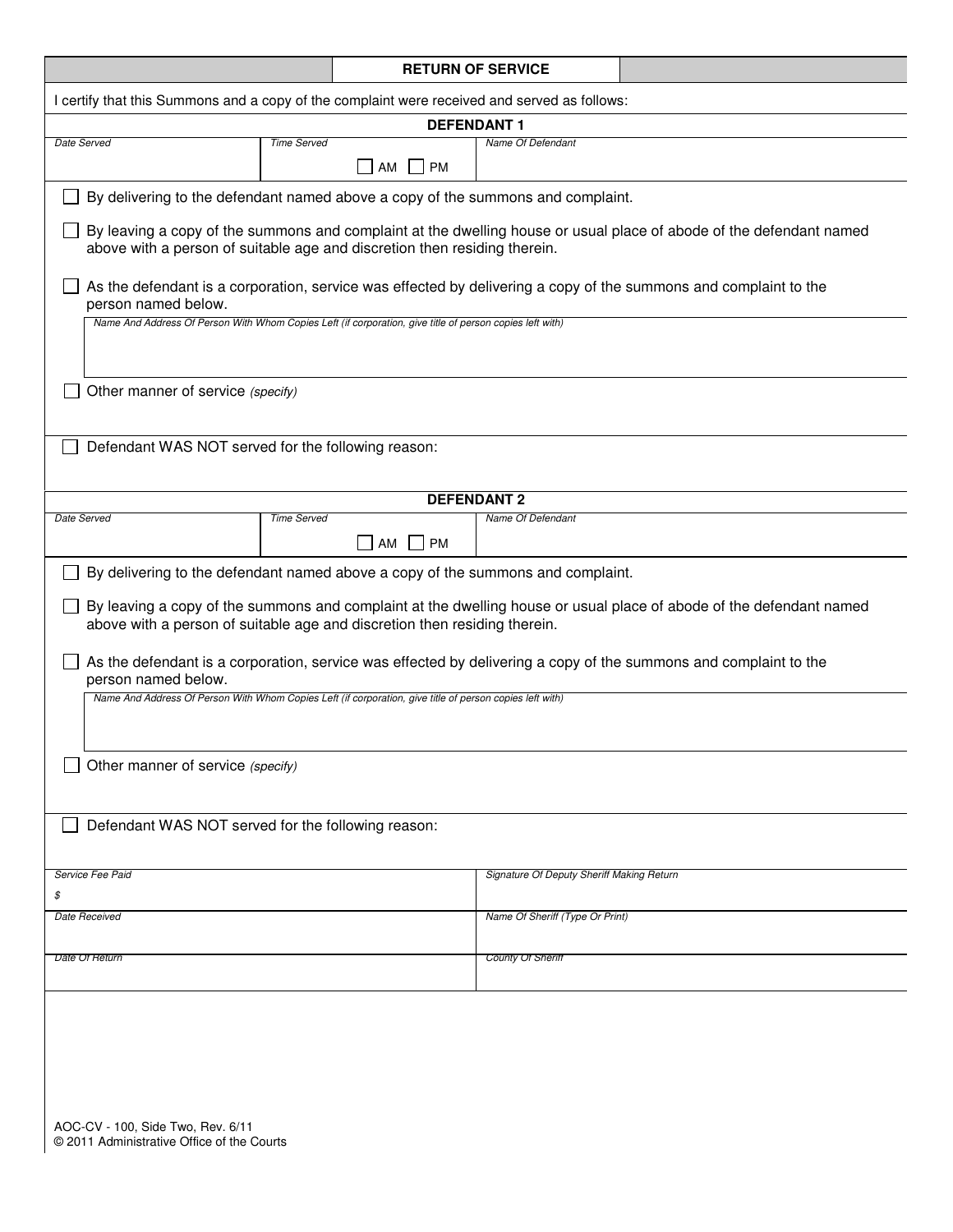| <b>STATE OF NORTH CAROLINA</b>                                                                                                                                                                                                                                                                                                                                                                                                                                                                                                                                        |             |                         | File No.                                                            |                                |
|-----------------------------------------------------------------------------------------------------------------------------------------------------------------------------------------------------------------------------------------------------------------------------------------------------------------------------------------------------------------------------------------------------------------------------------------------------------------------------------------------------------------------------------------------------------------------|-------------|-------------------------|---------------------------------------------------------------------|--------------------------------|
|                                                                                                                                                                                                                                                                                                                                                                                                                                                                                                                                                                       | County      |                         | In the General Court Of Justice<br>$\boxtimes$ District $\Box$      | <b>Superior Court Division</b> |
| Name of Plaintiff                                                                                                                                                                                                                                                                                                                                                                                                                                                                                                                                                     |             |                         |                                                                     |                                |
| <b>VERSUS</b>                                                                                                                                                                                                                                                                                                                                                                                                                                                                                                                                                         |             |                         | <b>PETITION TO SUE/APPEAL/FILE MOTIONS</b><br><b>AS AN INDIGENT</b> |                                |
| Name of Defendant                                                                                                                                                                                                                                                                                                                                                                                                                                                                                                                                                     |             |                         |                                                                     | G.S. 1-110; 7A-228             |
|                                                                                                                                                                                                                                                                                                                                                                                                                                                                                                                                                                       |             | <b>AFFIDAVIT</b>        |                                                                     |                                |
| (check one of the three boxes below)<br><b>Petition To Sue</b> - As a plaintiff in the above entitled action, I affirm that I am financially unable to advance<br>$\bowtie$<br>the required costs for the prosecution of this action. Therefore, I now petition the Court for an order allowing me to<br>bring suit in this action as an indigent.<br>I am an inmate in the custody of the Department of Correction.<br>(Note To Clerk: If this block is checked, this Petition must be submitted to a Superior Court Judge for disposition provided on the reverse.) |             |                         |                                                                     |                                |
| <b>Petition To File Motions</b> - As a defendant debtor in the above entitled action, I affirm that I am financially<br>unable to advance the required costs to file a motion. Therefore, I now petition the Court for an order allowing me to file<br>my motion as an indigent.                                                                                                                                                                                                                                                                                      |             |                         |                                                                     |                                |
| Petition To Appeal - As the individual appellant in the above entitled small claims action, I affirm that I am financially<br>unable to pay the cost for the appeal of this action from small claims to district court. Therefore, I now petition the Court<br>for an order allowing me to appeal this action to district court as an indigent.                                                                                                                                                                                                                       |             |                         |                                                                     |                                |
| (check one or more of the boxes below as applicable)<br>I am presently a recipient of<br>$\Box$ food stamps.<br>$\Box$ Aid to Families With Dependent Children (AFDC).                                                                                                                                                                                                                                                                                                                                                                                                |             |                         | $\Box$ Supplemental Security Income (SSI).                          |                                |
| I am represented by a legal services organization that has as its primary purpose the furnishing of legal services to<br>$\mathsf{L}$<br>indigent persons, or I am represented by private counsel working on behalf of such a legal services organization.<br>(Attach a letter from your legal services attorney or have your attorney sign the certificate below.)                                                                                                                                                                                                   |             |                         |                                                                     |                                |
| Although I am not a recipient of food stamps, AFDC or SSI, nor am I represented by legal services, I am financially<br>ப<br>unable to advance the costs of filing this action or appeal.                                                                                                                                                                                                                                                                                                                                                                              |             |                         |                                                                     |                                |
| SWORN AND SUBSCRIBED TO BEFORE ME                                                                                                                                                                                                                                                                                                                                                                                                                                                                                                                                     |             | Date                    |                                                                     |                                |
| Date<br>Signature                                                                                                                                                                                                                                                                                                                                                                                                                                                                                                                                                     |             | Signature of Petitioner |                                                                     |                                |
| Title of Person Authorized To Administer Oaths                                                                                                                                                                                                                                                                                                                                                                                                                                                                                                                        |             |                         | Name And Address Of Petitioner (Type Or Print)                      |                                |
| <b>Date Commission Expires</b>                                                                                                                                                                                                                                                                                                                                                                                                                                                                                                                                        | <b>SEAL</b> |                         |                                                                     |                                |
|                                                                                                                                                                                                                                                                                                                                                                                                                                                                                                                                                                       |             |                         | <b>CERTIFICATE OF LEGAL SERVICES/PRO BONO REPRESENTATION</b>        |                                |
| I certify that the above-named petitioner is represented by a legal services organization that has as its primary purpose the<br>furnishing of legal services to indigent persons or is represented by private counsel working on behalf of or under the<br>auspices of such legal services organization.                                                                                                                                                                                                                                                             |             |                         |                                                                     |                                |
| Date                                                                                                                                                                                                                                                                                                                                                                                                                                                                                                                                                                  |             | Signature               |                                                                     |                                |
| Name And Address (Type or Print)                                                                                                                                                                                                                                                                                                                                                                                                                                                                                                                                      |             |                         |                                                                     |                                |
|                                                                                                                                                                                                                                                                                                                                                                                                                                                                                                                                                                       |             | <b>ORDER</b>            |                                                                     |                                |
| Based on the Affidavit appearing above, it is ORDERED that:<br>$\Box$ the petitioner is authorized to bring suit, to appeal, or file motions in this action as an indigent.<br>$\Box$ the petition is denied.                                                                                                                                                                                                                                                                                                                                                         |             |                         |                                                                     |                                |
| Date<br>Signature                                                                                                                                                                                                                                                                                                                                                                                                                                                                                                                                                     |             |                         | Assistant CSC<br>Magistrate (for appeal only)<br>Judge              | Clerk Of Superior Court        |
| <b>NOTE TO CLERK:</b> If the petitioner is NOT a recipient of food stamps, AFDC, SSI or is NOT represented by legal services or a private attorney on<br>behalf of legal services, you may ask for additional financial information to determine whether the petitioner is unable to pay the costs.                                                                                                                                                                                                                                                                   |             |                         |                                                                     |                                |

| AOC-G-106, Rev. 1/12                       |        |
|--------------------------------------------|--------|
| © 2012 Administrative Office of the Courts | (Over) |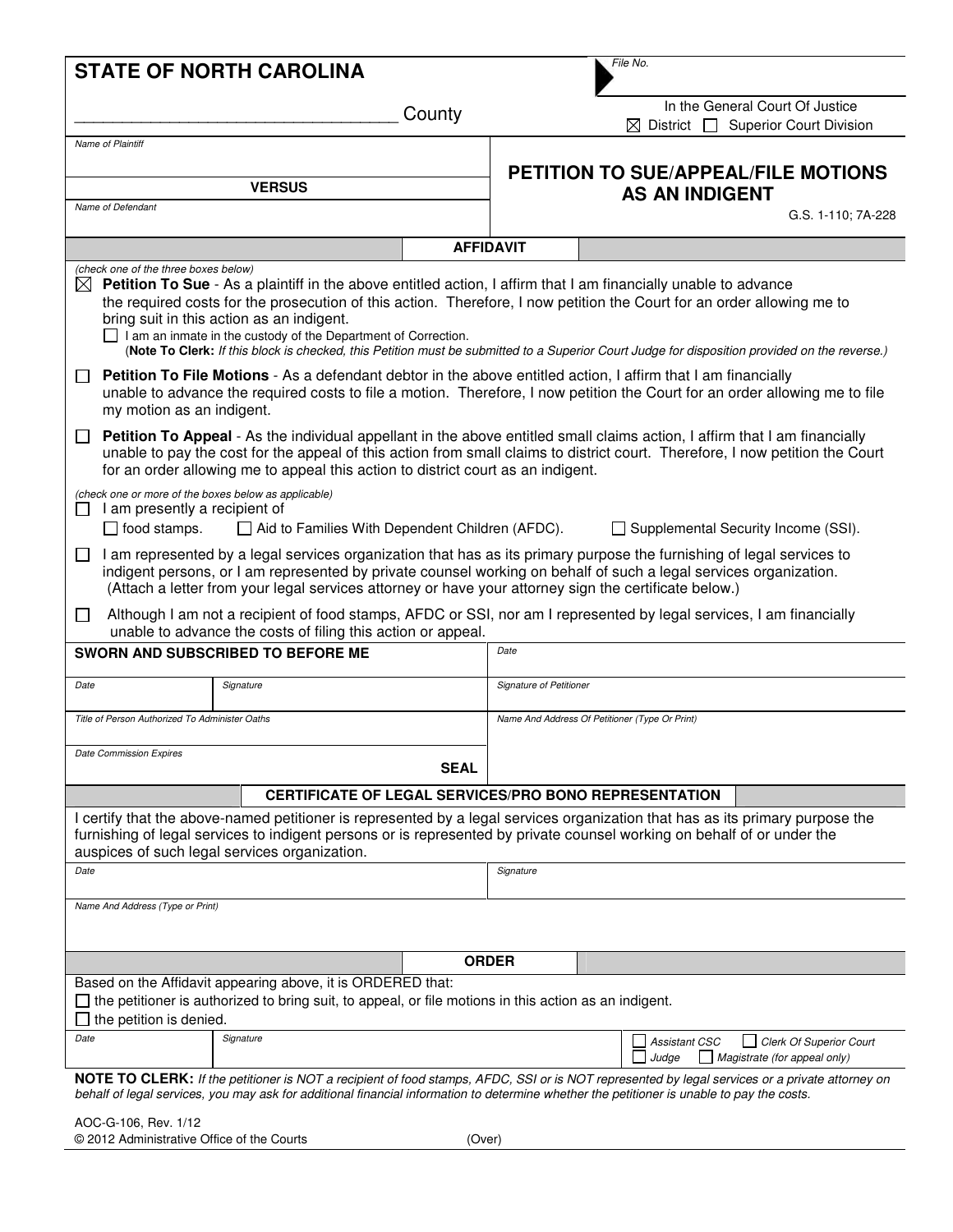|                                                                                                                                                                           |                                                                                                                                             | <b>ORDER - DAC INMATES</b> |                                                                                                                                                                                                                                                      |  |
|---------------------------------------------------------------------------------------------------------------------------------------------------------------------------|---------------------------------------------------------------------------------------------------------------------------------------------|----------------------------|------------------------------------------------------------------------------------------------------------------------------------------------------------------------------------------------------------------------------------------------------|--|
| The undersigned superior court judge of this district finds that the petitioner is an inmate in the custody of the Division of Adult Correction<br>and that the complaint |                                                                                                                                             |                            |                                                                                                                                                                                                                                                      |  |
| $\Box$ is not frivolous.<br>$\Box$ is frivolous.                                                                                                                          |                                                                                                                                             |                            |                                                                                                                                                                                                                                                      |  |
| It is ORDERED that                                                                                                                                                        |                                                                                                                                             |                            |                                                                                                                                                                                                                                                      |  |
| $\Box$ the action is dismissed.                                                                                                                                           | $\Box$ the petitioner is authorized to sue in this action as an indigent.<br>$\Box$ the petitioner is not authorized to sue as an indigent. |                            |                                                                                                                                                                                                                                                      |  |
| Date                                                                                                                                                                      | Name of Superior Court Judge (Type or Print)                                                                                                |                            | Signature Of Superior Court Judge                                                                                                                                                                                                                    |  |
|                                                                                                                                                                           |                                                                                                                                             | <b>CERTIFICATION</b>       |                                                                                                                                                                                                                                                      |  |
|                                                                                                                                                                           |                                                                                                                                             |                            | I certify that this Petition has been served on the party named by depositing a copy in a post-paid properly addressed<br>envelope in a post office or official depository under the exclusive care and custody of the United States Postal Service. |  |
| Date                                                                                                                                                                      | Signature                                                                                                                                   |                            | $\Box$ Deputy CSC<br>Assistant CSC<br>Clerk of Superior Court                                                                                                                                                                                        |  |
|                                                                                                                                                                           |                                                                                                                                             |                            | NOTE: G.S. 1-110(b) provides: "The Clerk of Superior Court shall serve a copy of the order of dismissal upon the prison inmate."                                                                                                                     |  |
|                                                                                                                                                                           |                                                                                                                                             |                            |                                                                                                                                                                                                                                                      |  |
|                                                                                                                                                                           |                                                                                                                                             |                            |                                                                                                                                                                                                                                                      |  |
|                                                                                                                                                                           |                                                                                                                                             |                            |                                                                                                                                                                                                                                                      |  |
|                                                                                                                                                                           |                                                                                                                                             |                            |                                                                                                                                                                                                                                                      |  |
|                                                                                                                                                                           |                                                                                                                                             |                            |                                                                                                                                                                                                                                                      |  |
|                                                                                                                                                                           |                                                                                                                                             |                            |                                                                                                                                                                                                                                                      |  |
|                                                                                                                                                                           |                                                                                                                                             |                            |                                                                                                                                                                                                                                                      |  |
|                                                                                                                                                                           |                                                                                                                                             |                            |                                                                                                                                                                                                                                                      |  |
|                                                                                                                                                                           |                                                                                                                                             |                            |                                                                                                                                                                                                                                                      |  |
|                                                                                                                                                                           |                                                                                                                                             |                            |                                                                                                                                                                                                                                                      |  |
|                                                                                                                                                                           |                                                                                                                                             |                            |                                                                                                                                                                                                                                                      |  |
|                                                                                                                                                                           |                                                                                                                                             |                            |                                                                                                                                                                                                                                                      |  |
|                                                                                                                                                                           |                                                                                                                                             |                            |                                                                                                                                                                                                                                                      |  |
|                                                                                                                                                                           |                                                                                                                                             |                            |                                                                                                                                                                                                                                                      |  |
|                                                                                                                                                                           |                                                                                                                                             |                            |                                                                                                                                                                                                                                                      |  |
|                                                                                                                                                                           |                                                                                                                                             |                            |                                                                                                                                                                                                                                                      |  |
|                                                                                                                                                                           |                                                                                                                                             |                            |                                                                                                                                                                                                                                                      |  |
|                                                                                                                                                                           |                                                                                                                                             |                            |                                                                                                                                                                                                                                                      |  |
| AOC-G-106, Side Two, Rev. 1/12                                                                                                                                            |                                                                                                                                             |                            |                                                                                                                                                                                                                                                      |  |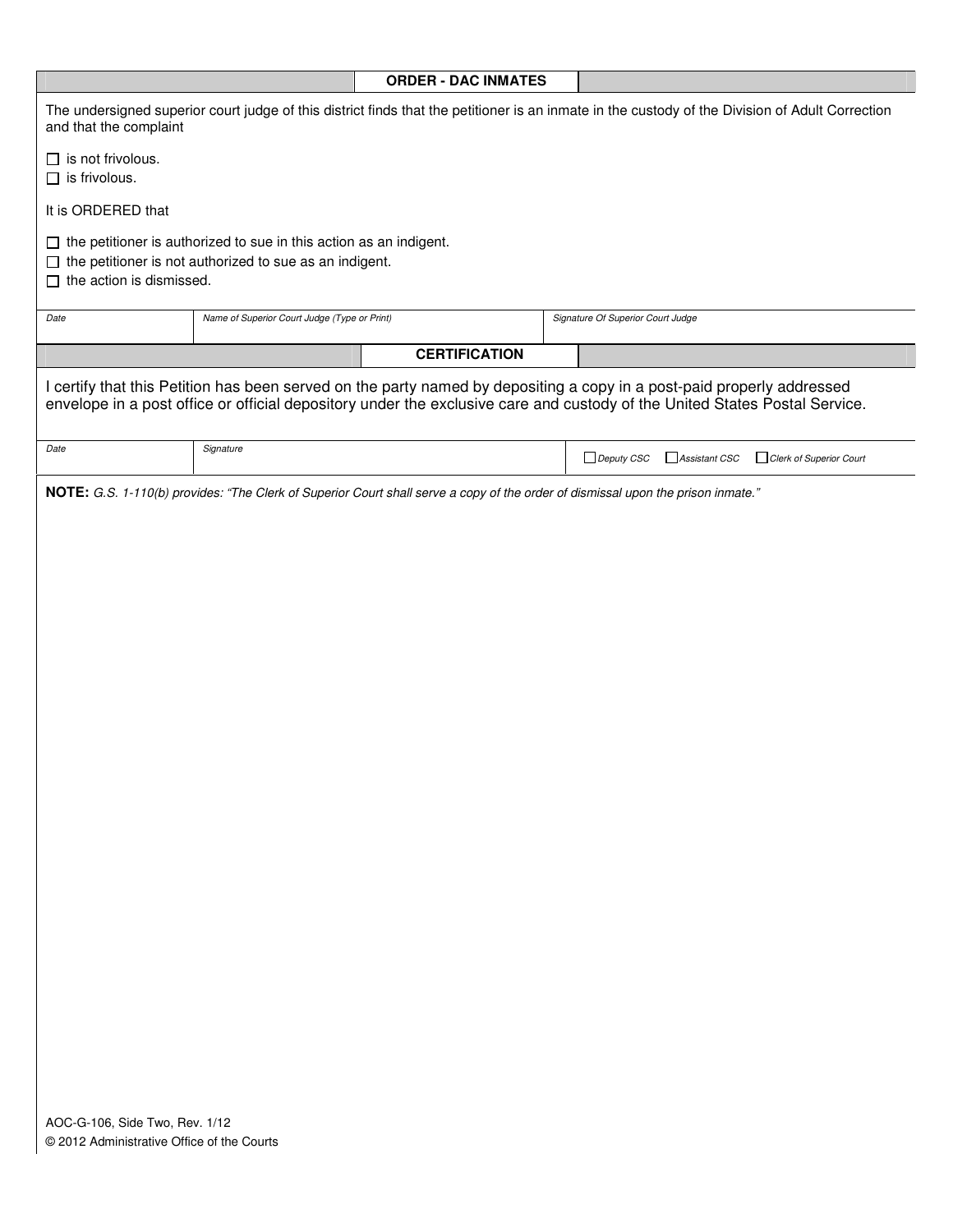# IV. Instructions for filing Custody/Visitation papers

# A. After you fill out the following forms:

- 1. Complaint
- 2. Civil Summons
- 3. Petition to Sue/Appeal as an Indigent (only if necessary)

Make sure you sign the "Verification" (on the last page of the Complaint) and the "Petition to Sue/Appeal as an Indigent" in the presence of a Notary Public before you go to the Courthouse

- B. Make two (2) copies of each form before you go to the Courthouse
- C. Take all the originals and copies to the Clerk's Office along with the filing fee or the Petition to Sue/Appeal as an Indigent.
	- NOTE: The Clerk will determine whether you can have your filing fee waived or if you have to pay the fee.

# D. Check with the Clerk of Court to be sure you have filed all the required papers.

NOTE: Some counties have more forms to file.

E. After all the forms are filed, you must then serve a copy of the Civil Summons and Complaint on all defendants.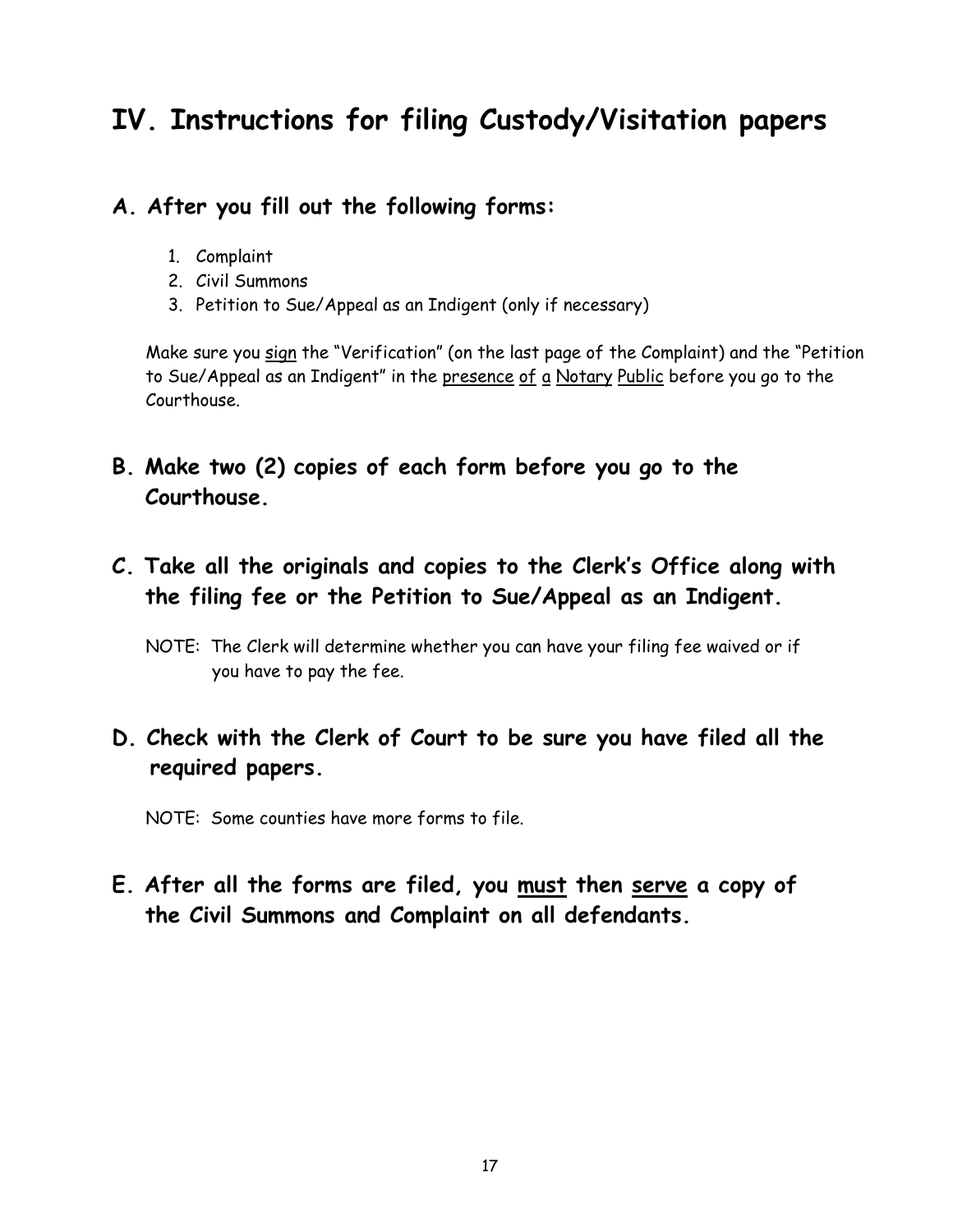# Tips for Successful Filing:

# 1. Payment of fees:

If you have to pay any court costs, bring cash. Some clerks accept certified checks, some accept money orders, but all accept cash. Contact the clerk's office to find out whether the sheriff's service fee is waived for people who file as an indigent, and if not, find out the exact amount of the fee and bring it in cash.

# 2. Copies:

Make your own copies of the papers you are filing before you go to the clerk's office. You will need at least one copy for each defendant and a copy for yourself. Most clerks do not have time to make copies for you, and they will charge you for any copies they make.

# 3. Notarizing:

For papers that must be notarized, have them notarized before you go to the clerk's office. Most clerk's offices do not provide notary services.

# 4. Courtesy:

Always be courteous to the staff at the clerk's office.

# 5. Address:

Make sure that the clerk's office has your current address. Contact the clerk if you have any questions about a hearing date.

# 6. Contacting the Clerk's Office after filing:

If you need to contact the clerk's office about your case, have the docket number and the case name available. The case name consists of the names of the plaintiff and the defendant.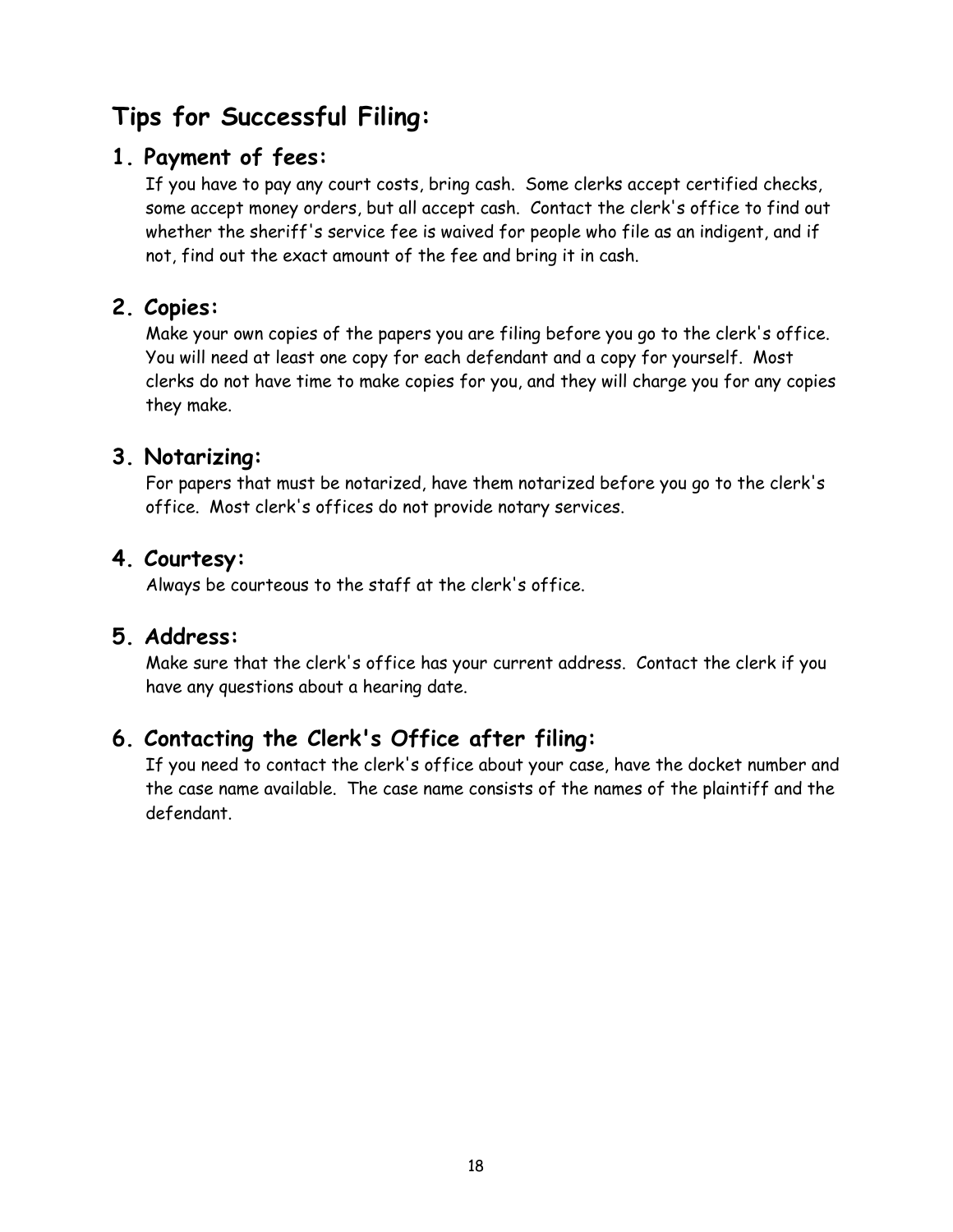# V. Instructions for "Serving" the Defendant

The words "service" or "serving" are legal terms that mean delivering the court papers to the Defendant. You CANNOT hand deliver the papers. You must serve the Defendant as required by North Carolina law and have legal proof that the Complaint and Civil Summons were delivered to the Defendant

Ways to serve the court papers on the Defendant include:

By Sheriff: The easiest method is to have the Sheriff in the county where the Defendant lives or works serve the Defendant for you. To do this, pay a \$15.00 fee to the Sheriff of the county where the Defendant lives or works and they will deliver the papers for you. If you are indigent, this fee may be waived. The clerk will direct you as to what documents to take to the Sheriff's office or may deliver the documents for you. (The fee is subject to future increase so always ask the Clerk or Sheriff how much the service fee will be.)

By Certified Mail: To serve the Defendant by mail, you need to mail the Complaint and Civil Summons to the Defendant's mailing address by Certified or Registered Mail, Return Receipt Requested. Once the green receipt is returned to you, you must complete and file with the court an "Affidavit of Return of Service by Certified Mail." (A sample form follows this section.)

By Acceptance of Service: The Defendant may also sign a sworn statement before a Notary Public that he/she received the Complaint and Civil Summons. (This type of statement is not included in the Pro Se packet. The Defendant is responsible for preparing and filing this statement with the Court.)

By Publication: If you have made all possible efforts to find the Defendant, and still cannot locate his or her address, you may also consider serving the Defendant by publication in the newspaper. This type of service is not recommended and additional forms will be necessary to file with the newspaper and the court. (It is up to you to get these forms from an attorney or the Clerk of Court. They are not available on the court's website.)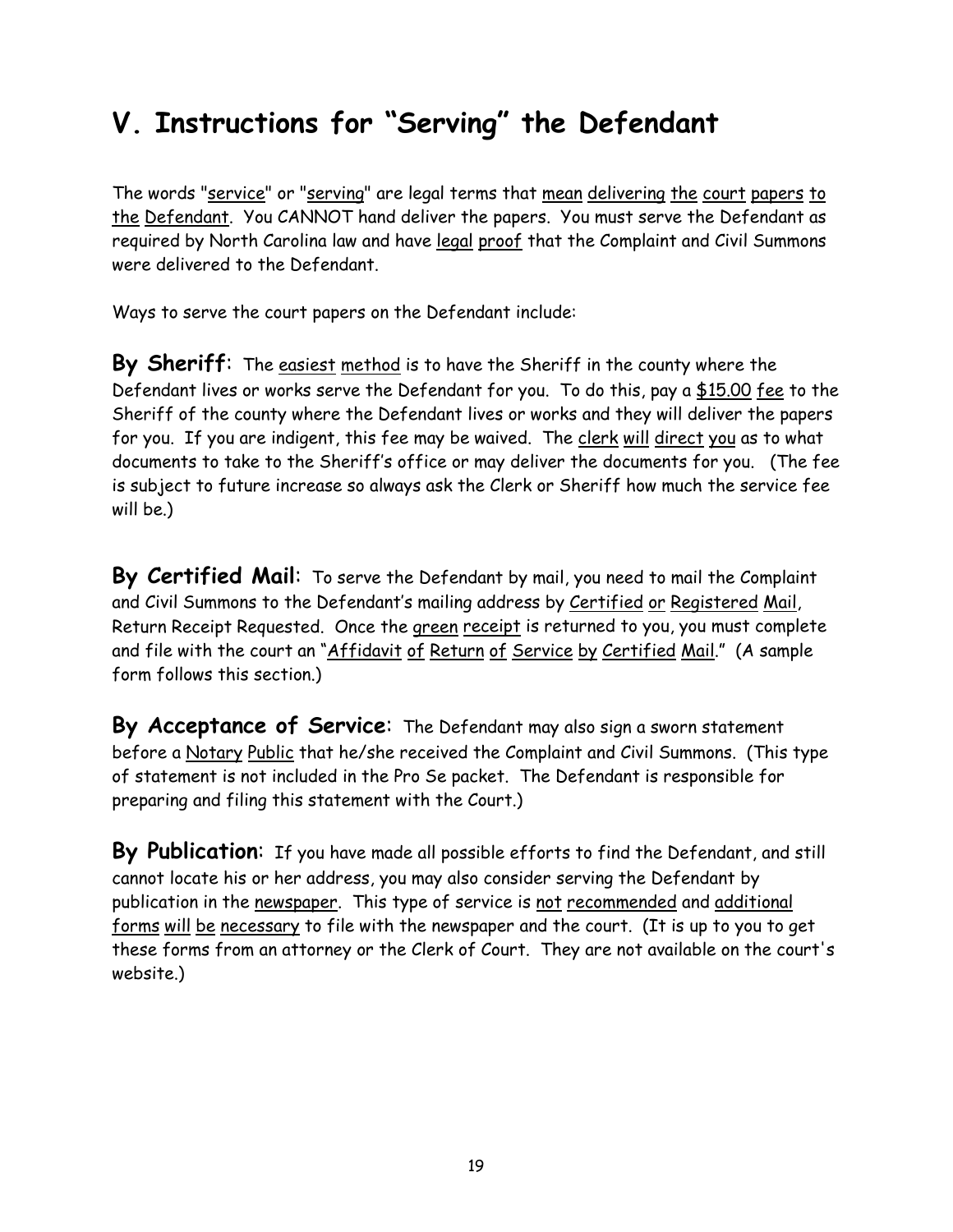(This page intentionally left blank)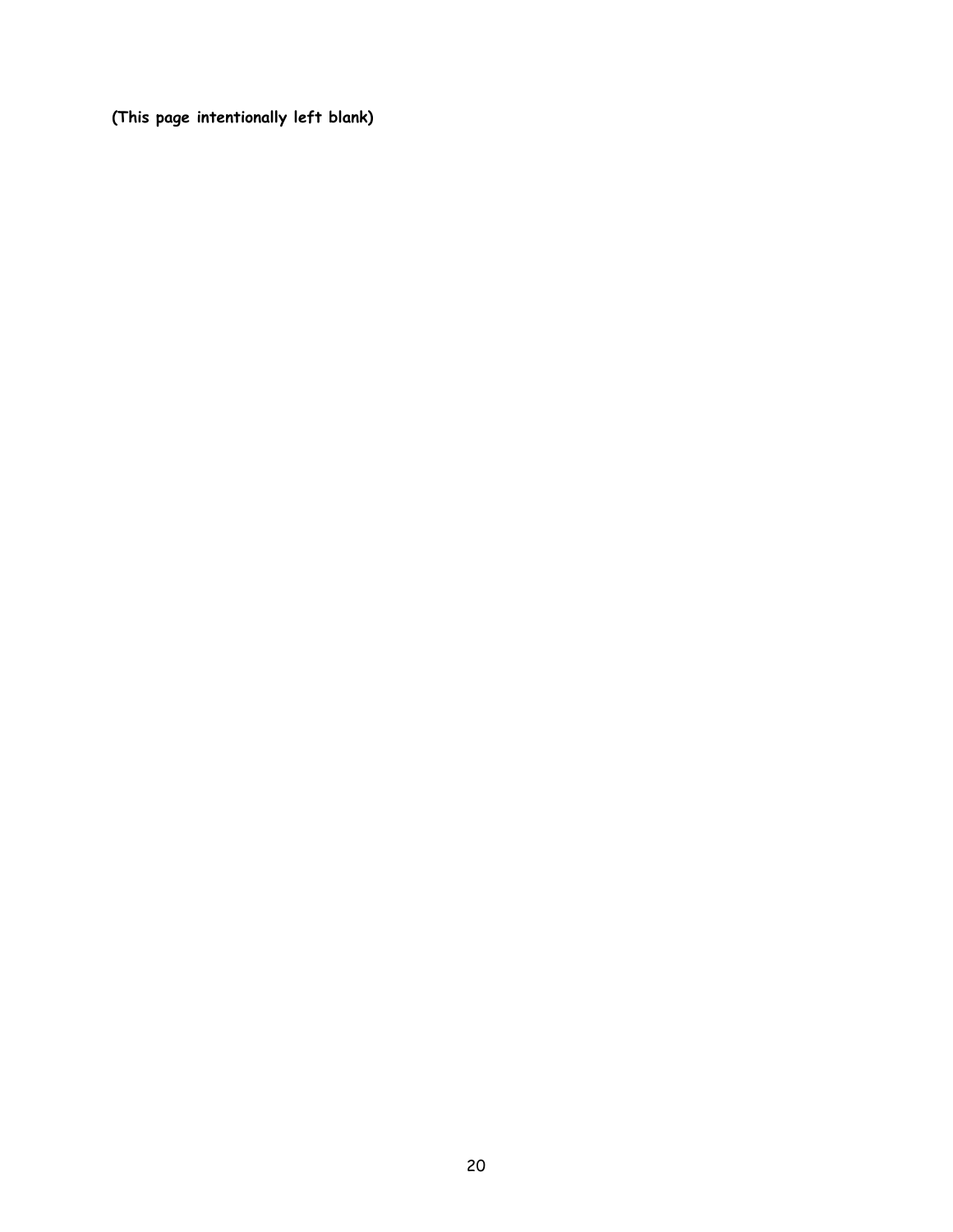# COUNTY OF \_\_\_\_\_\_\_\_\_\_\_\_\_\_\_\_ DISTRICT COURT DIVISION

STATE OF NORTH CAROLINA IN THE GENERAL COURT OF JUSTICE

\_\_\_\_\_\_-CVD-\_\_\_\_\_\_\_\_\_\_\_\_\_

\_\_\_\_\_\_\_\_\_\_\_\_\_\_\_\_\_\_\_\_\_\_\_\_\_\_\_\_, Plaintiff

#### AFFIDAVIT OF RETURN OF SERVICE

BY CERTIFIED MAIL

\_\_\_\_\_\_\_\_\_\_\_\_\_\_\_\_\_\_\_\_\_\_\_\_\_\_\_\_, Defendant.

I, \_\_\_\_\_\_\_\_\_\_\_\_\_\_\_\_\_\_\_\_\_\_, the Plaintiff in this action for custody/visitation, being first duly sworn, depose, say and certify that:

1. A copy of the civil summons and complaint in the above-entitled action was deposited in the U.S. Mail and mailed via certified mail, return receipt requested, to the Defendant.

\_\_\_\_\_\_\_\_\_\_\_\_\_\_\_\_\_\_\_\_\_\_\_\_\_\_\_\_\_\_\_\_\_\_\_\_\_\_\_\_\_\_\_\_\_\_\_\_\_\_\_\_\_\_\_\_\_\_\_\_\_\_\_\_\_\_\_\_\_

2. The same was mailed to the Defendant at the following address:

3. The summons and complaint were in fact received by Defendant on **EXECUTE:** As evidenced by the attached return receipt.

This is the  $\_\_\_\_\$  day of  $\_\_\_\_\_\_\$ , 20 $\_\_\_\$ .

 $\frac{1}{\sqrt{2}}$  ,  $\frac{1}{\sqrt{2}}$  ,  $\frac{1}{\sqrt{2}}$  ,  $\frac{1}{\sqrt{2}}$  ,  $\frac{1}{\sqrt{2}}$  ,  $\frac{1}{\sqrt{2}}$  ,  $\frac{1}{\sqrt{2}}$  ,  $\frac{1}{\sqrt{2}}$  ,  $\frac{1}{\sqrt{2}}$  ,  $\frac{1}{\sqrt{2}}$  ,  $\frac{1}{\sqrt{2}}$  ,  $\frac{1}{\sqrt{2}}$  ,  $\frac{1}{\sqrt{2}}$  ,  $\frac{1}{\sqrt{2}}$  ,  $\frac{1}{\sqrt{2}}$ Plaintiff's SIGNATURE

 $\overline{\phantom{a}}$  ,  $\overline{\phantom{a}}$  ,  $\overline{\phantom{a}}$  ,  $\overline{\phantom{a}}$  ,  $\overline{\phantom{a}}$  ,  $\overline{\phantom{a}}$  ,  $\overline{\phantom{a}}$  ,  $\overline{\phantom{a}}$  ,  $\overline{\phantom{a}}$  ,  $\overline{\phantom{a}}$  ,  $\overline{\phantom{a}}$  ,  $\overline{\phantom{a}}$  ,  $\overline{\phantom{a}}$  ,  $\overline{\phantom{a}}$  ,  $\overline{\phantom{a}}$  ,  $\overline{\phantom{a}}$ Plaintiff's Mailing Address

City, State, Zip

 $\overline{\phantom{a}}$  ,  $\overline{\phantom{a}}$  ,  $\overline{\phantom{a}}$  ,  $\overline{\phantom{a}}$  ,  $\overline{\phantom{a}}$  ,  $\overline{\phantom{a}}$  ,  $\overline{\phantom{a}}$  ,  $\overline{\phantom{a}}$  ,  $\overline{\phantom{a}}$  ,  $\overline{\phantom{a}}$  ,  $\overline{\phantom{a}}$  ,  $\overline{\phantom{a}}$  ,  $\overline{\phantom{a}}$  ,  $\overline{\phantom{a}}$  ,  $\overline{\phantom{a}}$  ,  $\overline{\phantom{a}}$ 

\_\_\_\_\_\_\_\_\_ County, North Carolina

Sworn to (or affirmed) and ascribed before me, this date by \_\_\_\_\_\_\_\_\_\_\_\_\_\_\_\_\_\_\_\_\_\_\_\_\_\_\_

Date: \_\_\_\_\_\_\_\_\_\_\_\_\_

(Official Seal) \_\_\_\_\_\_\_\_\_\_\_\_\_\_\_\_\_\_\_\_\_\_\_\_\_\_\_\_\_\_\_\_\_\_\_\_\_

Official Signature of Notary

\_\_\_\_\_, Notary Public

Notary's Printed or typed name

My commission expires:

v.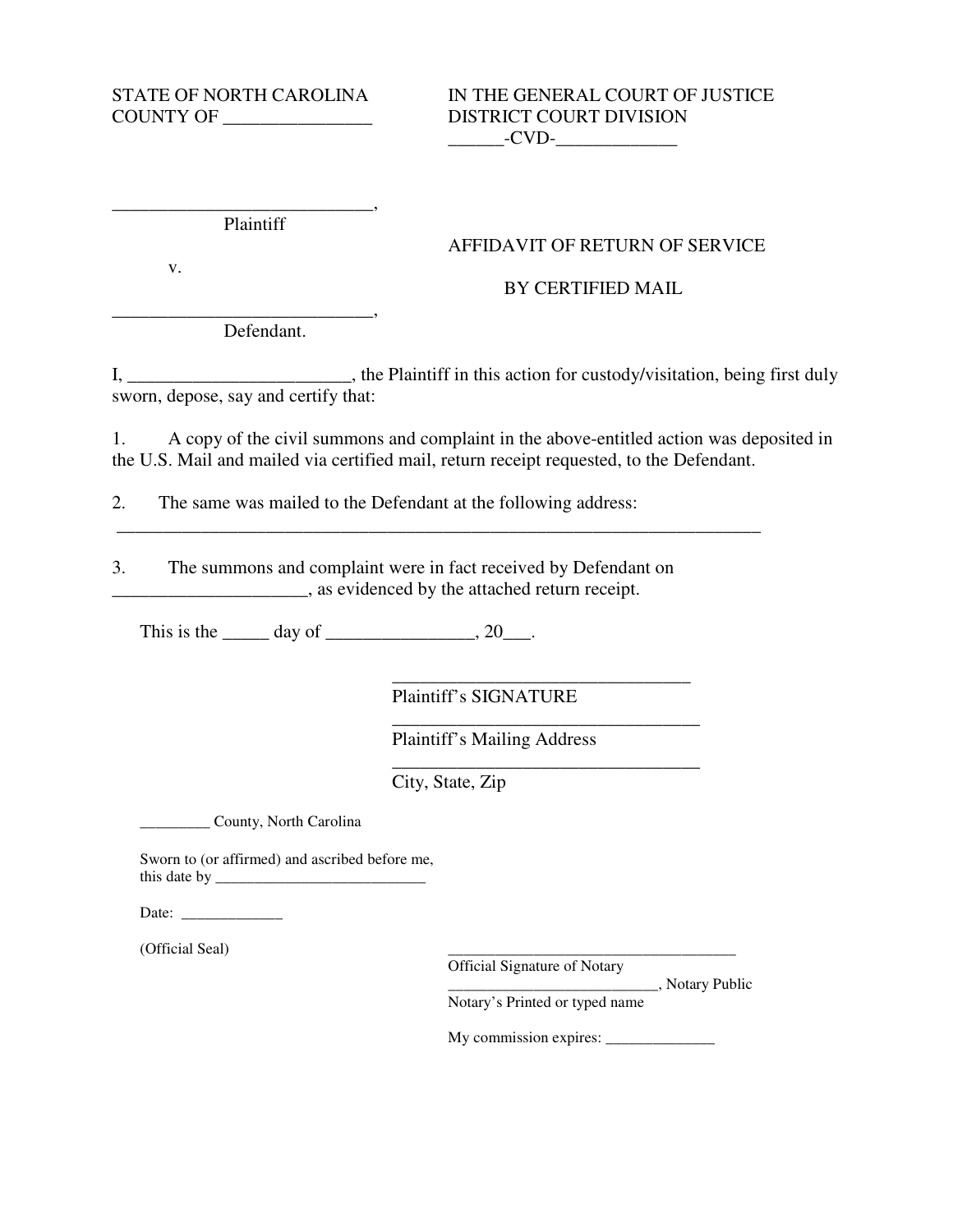(This page intentionally left blank)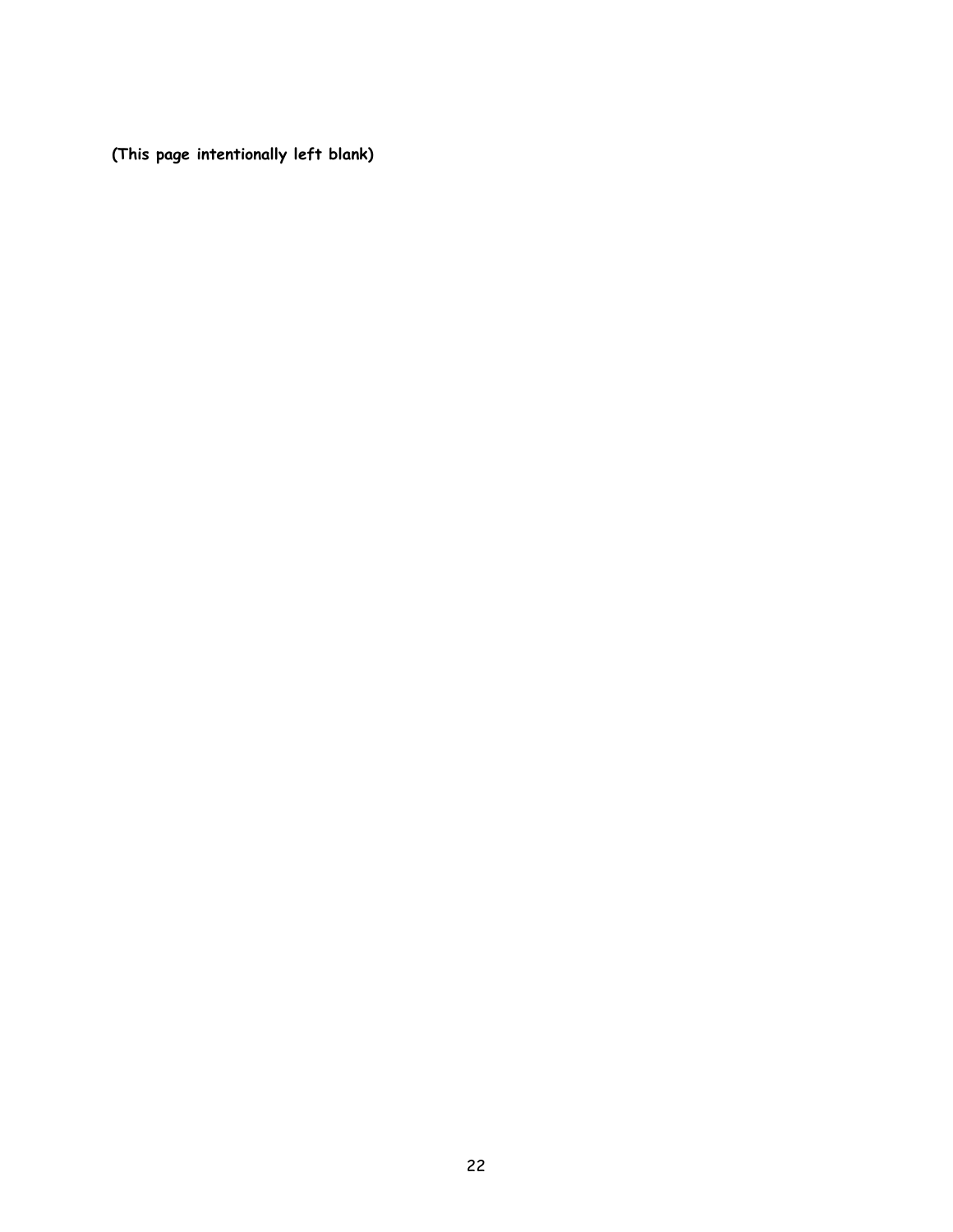# VI Defendant's Answer and Counterclaims

The Defendant has thirty days to file an "Answer" or a "Motion for Extension of Time" once he/she is served your custody or visitation complaint. If the Defendant files an answer, he/she or his/her lawyer will send you a copy. If the Answer includes a Counterclaim or issues other than custody/visitation, then you have 30 days to file a Reply. You should consult an attorney to get some legal advice and make sure to file a response on time.

# **VII. Mediation**

After the Defendant files an Answer or the thirty days to do so have ended, the case is set for mediation. In many counties it is your obligation as the "Plaintiff" (the person filing the action) to schedule the mediation and to send the other side notice. If you do not hear from the court about scheduling your mediation, you should call the Clerk's office and ask how to set your case for mediation.

# **What is Mediation?**

North Carolina law requires that the parties to a custody law suit attend mediation before the case goes to a judge. "Mediation" is a meeting where the people involved in the custody lawsuit (the mother, father, grandparent or other legal guardian) sit in a room together with a mediator. Each person takes turns telling the mediator and the other side what they each want for the child's custody and visitation plan. The goal of mediation is to agree on a plan for custody and visitation that both parties can agree to. The topics discussed are usually: where the children will live, a visitation schedule for weekends, midweek visits, telephone calls, holidays, summer, and school breaks. (Child support is NOT discussed or decided in the mediation.)

# Who is the Mediator?

The mediator is a person who does not take any person's side in the mediation. The mediator is a "neutral", trained professional whose only job is to help the parties reach an agreement. The mediator will not decide who is right and wrong or force anyone to agree to anything. The mediator is appointed and paid by the Court.

# How much will it cost?

It is free. If you are asked to pay for this service, please contact the Legal Aid of North Carolina's HelpLine at 1-866-219-5262.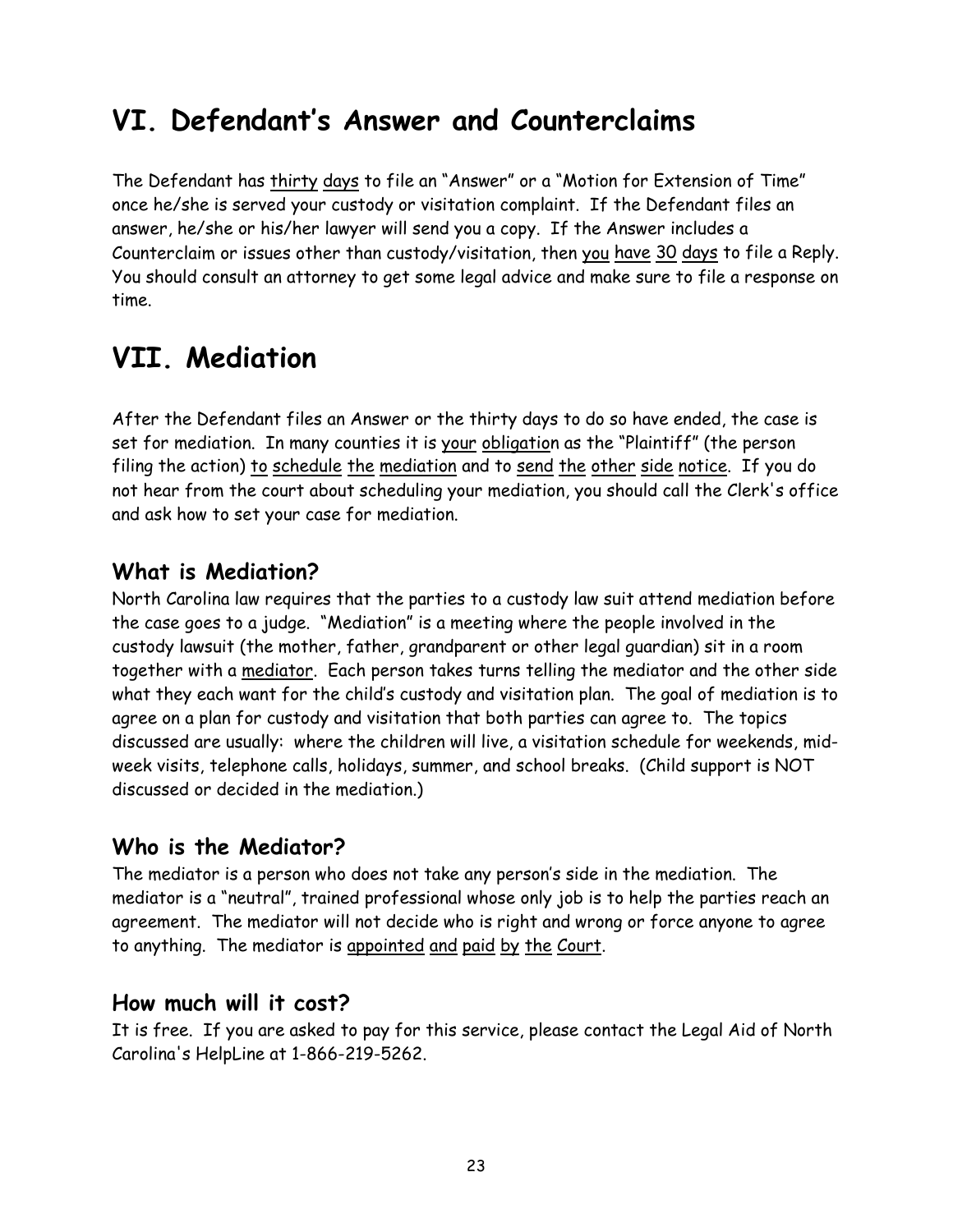# Where is the Mediation held?

The mediation is held at the courthouse or other location typically in the county where the lawsuit has been filed

## Will attorneys be there?

 $No.$ 

## What happens if we reach an agreement?

The mediator will put the custody and visitation agreement in writing and each party will sign it. This may be done by mail several days after the mediation has ended. This agreement is called a "Parenting Plan". After the parties sign the Parenting Plan, the family Court Judge signs it, making it become a court order.

## What if one side wants to change the Parenting Plan?

If one side wants to change the Parenting Plan, that person needs to file a motion to modify the Plan. The Court will send the parties to mediation again.

# What if one side violates the Parenting Plan?

If one party violates the Plan, then the other party can file a motion in court to ask the family Court Judge to reguire the other party to come to court and explain why she or he violated the Parenting Plan. The Court can punish the other side if the Plan is violated the Plan; or the Court can modify the Plan.

#### What if we do not reach an agreement at mediation?

Your case will be heard in court and decided by a judge.

# What are the benefits of reaching an agreement at mediation?

Mediation is usually quicker than going to court to get a decision. You can avoid the possibility that the Judge will rule against you. It is less of an emotional trauma than going to Court. You can save yourself and your witnesses the time, inconvenience and embarrassment of testifying in court.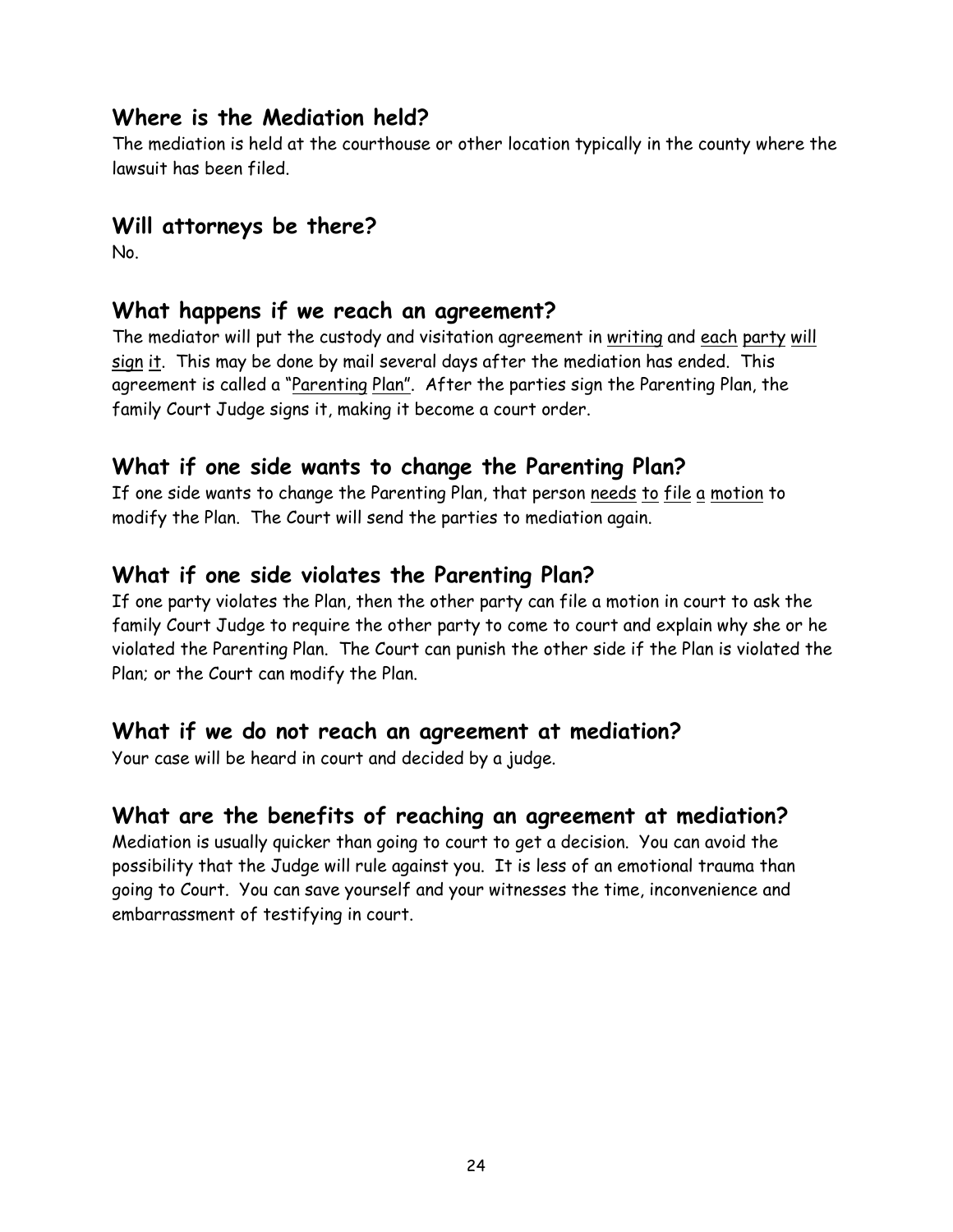# Tips for Successful Mediation:

# 1. Know your rights.

Attend a custody clinic and/or read about North Carolina custody laws before you go to mediation. Consult with a private attorney or Legal Aid attorney.

# 2. Compromise.

Be willing to be reasonable. You will not get everything you want or ask for. Be ready to give in on one thing so that you can focus on getting something else that is more important to you.

# 3. Know your "Bottom Line."

Decide before you go what are the most important things for you to get and where you are willing to compromise.

# 4. Be prepared.

Think before you go about what you want and write it down. Some things to think about are:

- The number of nights each person will have the child sleep at his/her house (this can affect the amount of child support you can get).
- Will the schedule change in any way during the summer months? What are the "summer months"?
- What time and place will the child be picked up and dropped off for visitation changes?
- Where will the child spend holidays including New Years' Day, Good Friday, Easter, Memorial Day, July 4<sup>th</sup>, Labor Day, Thanksgiving Day, Christmas Eve and Christmas Day?
- Where will the child spend each parent's birthday, the child's birthday, Mothers' Day and Fathers' Day?
- Who will have the final right to make decisions concerning the child's medical treatment and education?
- Will this person first have to discuss these decisions with the other parent before making a decision?

# 5. Focus forward

Control your emotions during the mediation. Look forward, not backwards. Don't get stuck on your past hurts, frustrations or anger during the mediation. Don't be distracted by the other person's bad behavior or insults. Stay focused on the future and be hopeful about reaching an agreement. This may take a lot of work!

# 6. Review the Final Agreement carefully before you sign it.

If you have a "Parenting Plan", be sure it reflects what you agreed to. If you need to make changes, contact the mediator and request the changes.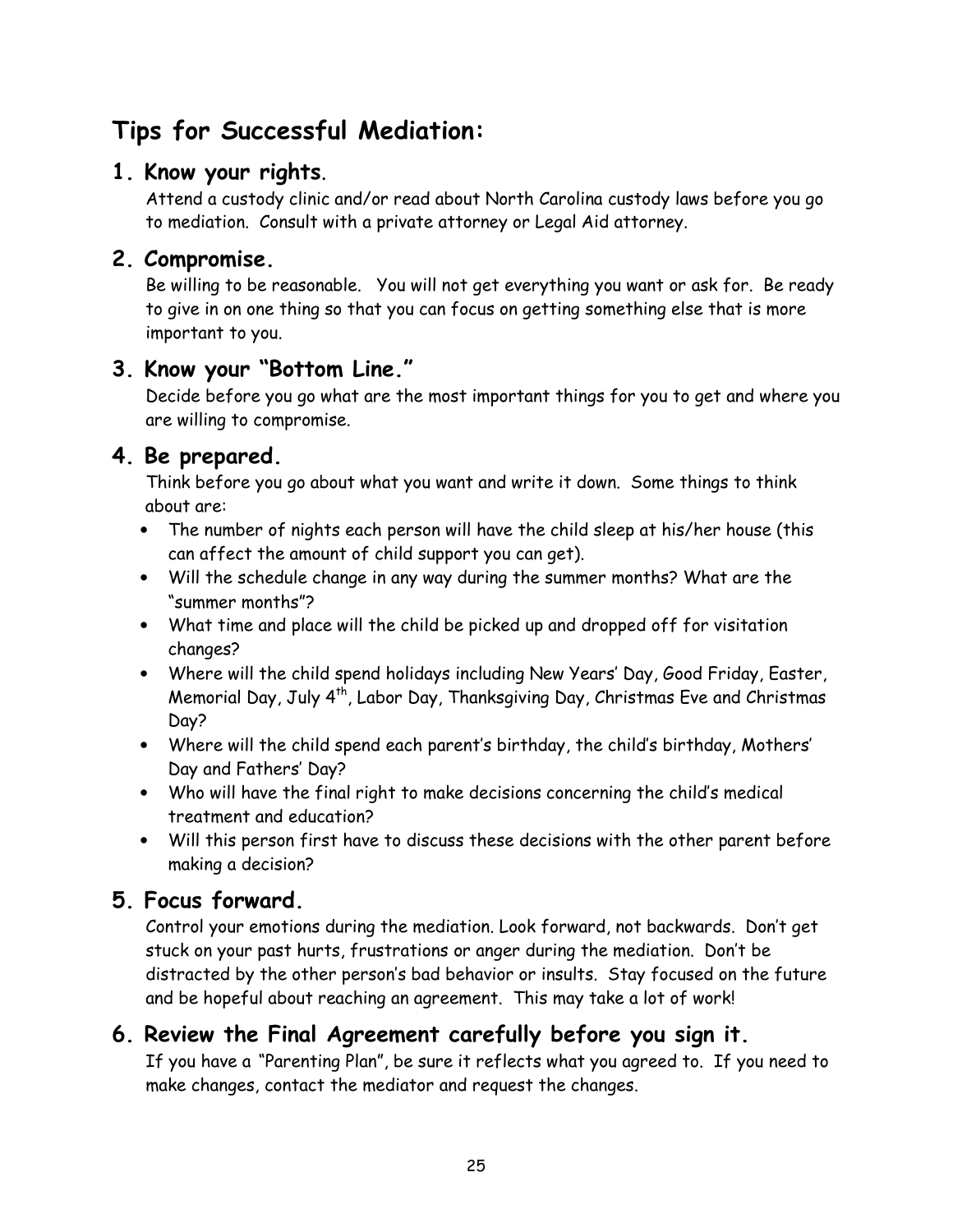(This page intentionally left blank)